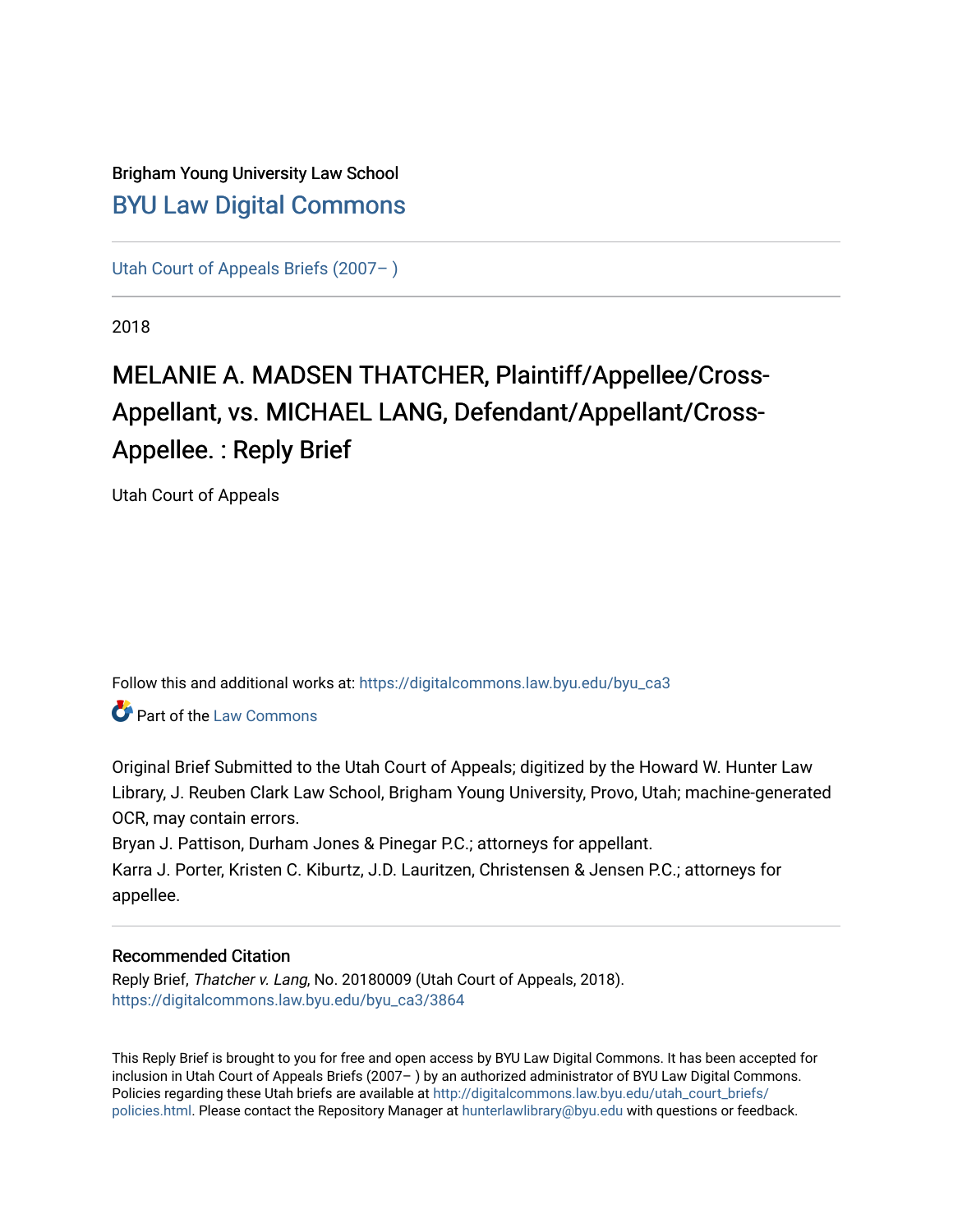#### **IN THE UTAH COURT OF APPEALS**

MELANIE A. MADSEN THATCHER,

Plaintiff/Appellee/Cross-Appellant, vs.

Case No. 20180009-CA

MICHAEL LANG,

Defendant/Appellant/Cross-Appellee.

#### APPEAL FROM THE FIFTH DISTRICT COURT, WASHINGTON COUNTY, STATE OF UTAH THE HON. G. MICHAEL WESTFALL, CIVIL NO. 120500520

#### **REPLY BRIEF OF CROSS-APPELLANT** \_\_\_\_\_\_\_\_\_\_\_\_\_\_\_\_\_\_\_\_\_\_\_\_\_\_\_\_\_\_\_\_\_\_\_\_\_\_\_\_\_\_\_\_\_\_\_\_\_\_\_\_\_\_

\_\_\_\_\_\_\_\_\_\_\_\_\_\_\_\_\_\_\_\_\_\_\_\_\_\_\_\_\_\_\_\_\_\_\_\_\_\_\_\_\_\_\_\_\_\_\_\_\_\_\_\_\_\_

Karra J. Porter, 5223 Kristen C. Kiburtz, 12572 J. D. Lauritzen, 14237 CHRISTENSEN & JENSEN, P.C. 257 East 200 South, Suite 1100 Salt Lake City, Utah 84111-2048 Telephone: (801) 323-5000

Bryan J. Pattison, 8766 Durham Jones & Pinegar, P.C. 192 East 200 North, Third Floor St. George, UT 84770 [bpattison@djplaw.com](mailto:bpattison@djplaw.com)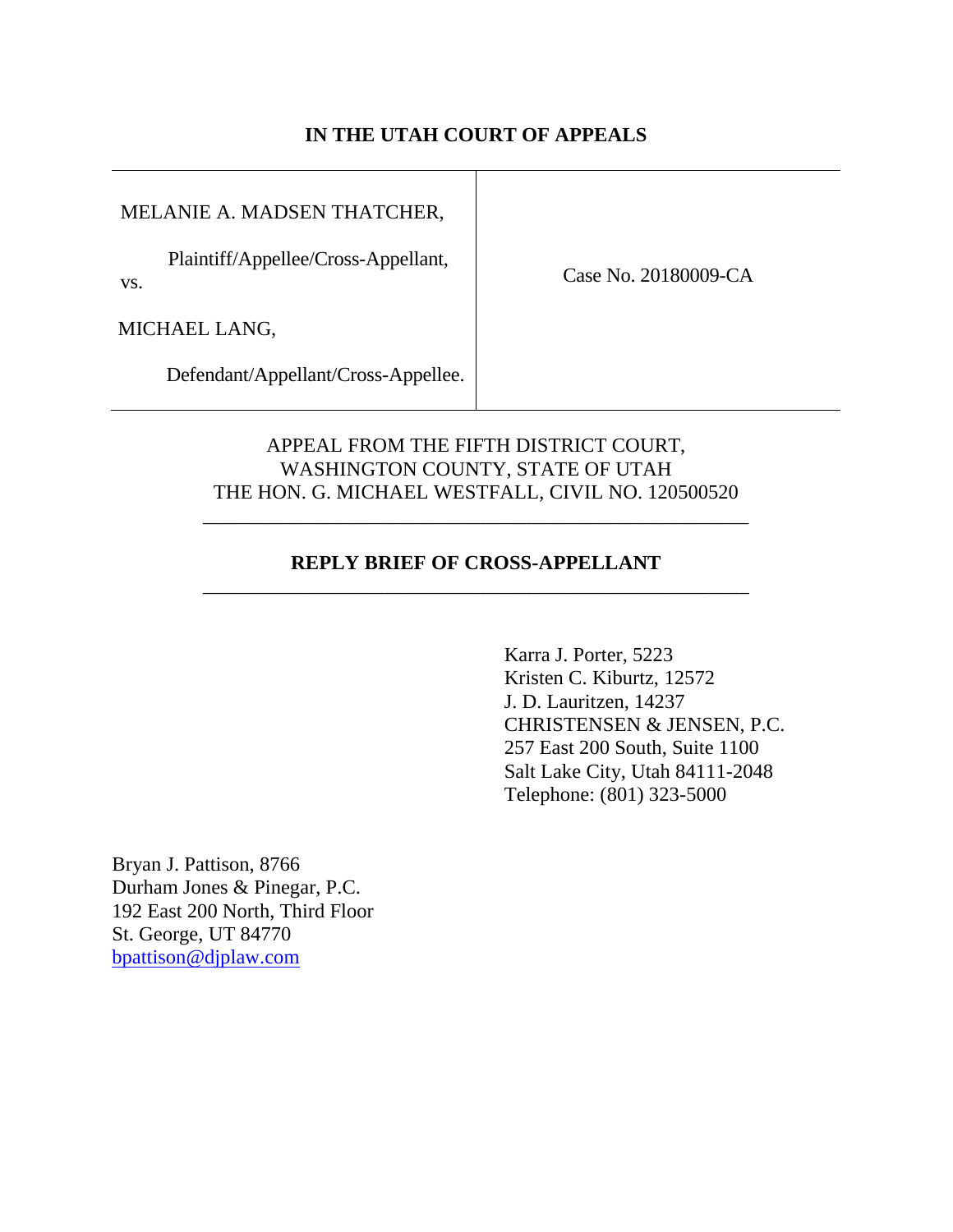| I.  |           | THE TRIAL COURT APPLIED THE INCORRECT STANDARD TO<br>LIQUIDATED DAMAGES, AND IN SO DOING, ERRONEOUSLY<br>DETERMINED THAT THATCHER WAS REQUIRED TO GIVE LANG STRICT<br>NOTICE BEFORE RETAINING HIS PRINCIPAL PAYMENTS1 |
|-----|-----------|-----------------------------------------------------------------------------------------------------------------------------------------------------------------------------------------------------------------------|
|     | A.        | The liquidated damages provisions at issue are not subject to a<br>heightened standard of review, and should be enforced absent mistake,                                                                              |
|     | <b>B.</b> | Neither liquidated damages provision required notice5                                                                                                                                                                 |
| II. |           | EVEN IF THATCHER WAS REQUIRED TO PROVIDE LANG WITH<br>NOTICE TO TRIGGER THE LIQUIDATED DAMAGES PROVISION,<br>THE TRIAL COURT ERRED IN DETERMINING THAT THATCHER                                                       |
|     | A.        | Lang's admitted knowledge of his default is relevant in the context of                                                                                                                                                |
|     | <b>B.</b> | The trial court made several findings regarding Lang's prior                                                                                                                                                          |
| Ш.  |           | THE TRIAL COURT'S UNJUST ENRICHMENT RULING SHOULD BE<br>REVERSED WHERE THE AGREEMENT COVERED THE SUBJECT<br>MATTER OF THE LITIGATION, AND THE COURT OTHERWISE<br>FOUND THAT LANG BREACHED THE AGREEMENT12             |
|     |           |                                                                                                                                                                                                                       |
|     | <b>B.</b> | Lang's unjust enrichment claim is foreclosed by the existence of an                                                                                                                                                   |
|     |           | 1.<br>The Agreement addresses the remedies available to Lang in the                                                                                                                                                   |
|     |           | 2.<br>The trial court erred by reading the liquidated damages<br>provision out of the Agreement where the provision was self-<br>executing, or Thatcher otherwise complied with any notice                            |

## **TABLE OF CONTENTS**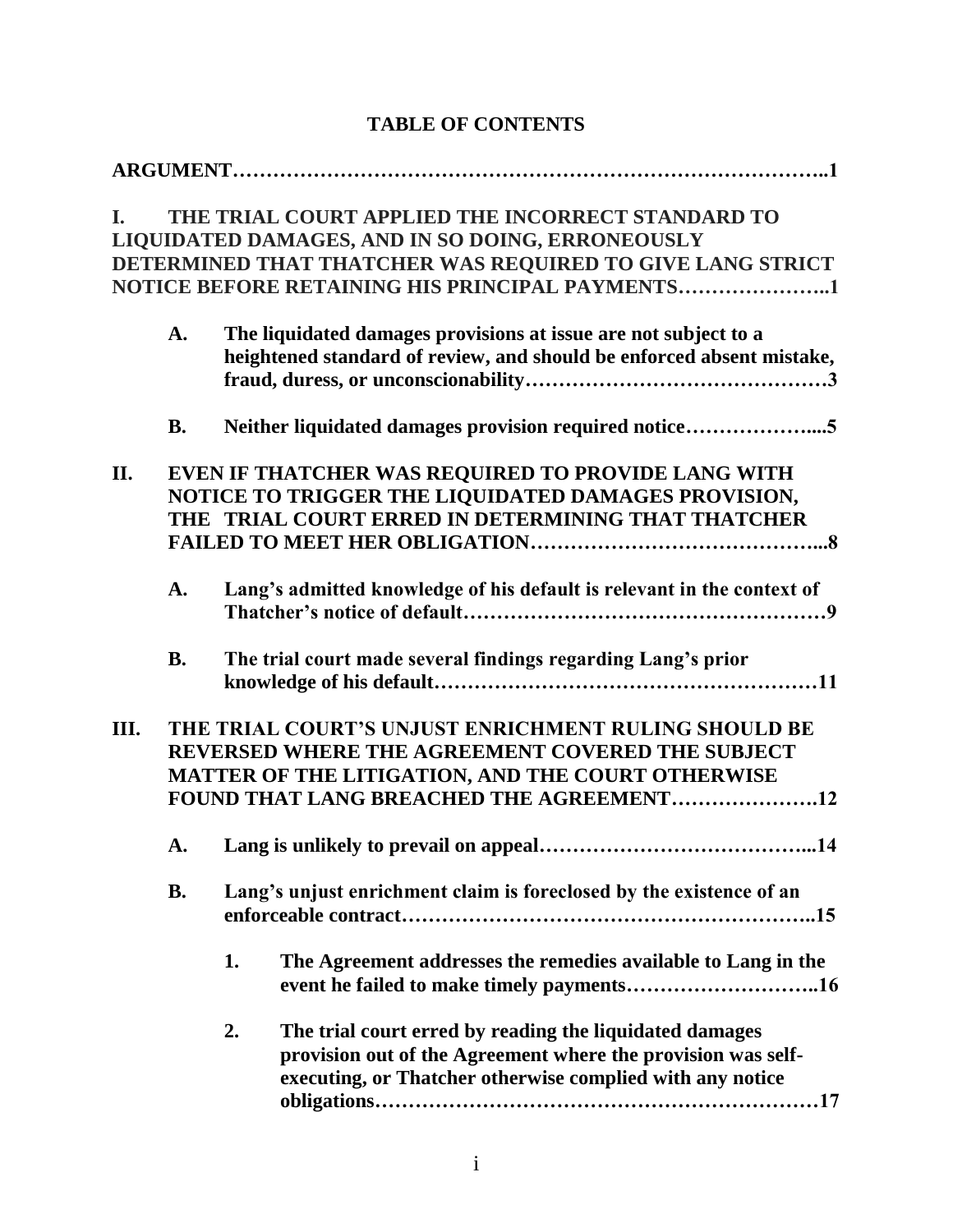| The existence of a valid liquidated damages provision forecloses<br>3. |  |
|------------------------------------------------------------------------|--|
| Lang cannot make a claim for unjust enrichment where he himself        |  |
|                                                                        |  |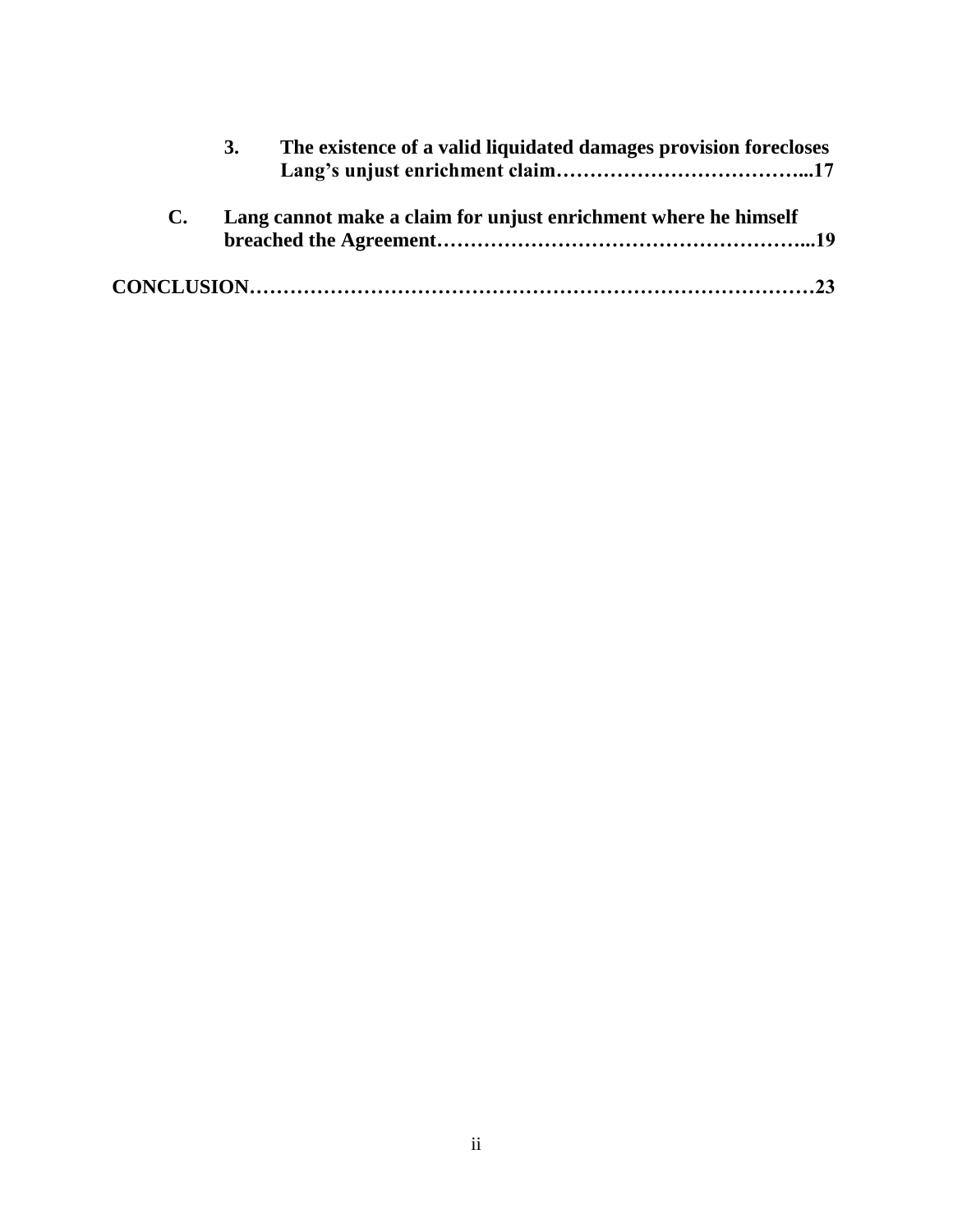# **TABLE OF AUTHORITIES**

## **Cases**

| Ashby v. Ashby, 2010 UT 7, 227 P.3d 246                                       | .15   |
|-------------------------------------------------------------------------------|-------|
| Commercial Inv. Corp. v. Siggard, 936 P.2d 1105 (Utah Ct. App. 1997)          |       |
| Commercial Real Estate Inv., L.C. v. Comcast of Utah II, Inc, 2012 UT 49, 285 |       |
| P.3d 1193                                                                     | .2, 3 |
|                                                                               |       |
| E&M Sales West, Inc. v. Diversified Metal Products, Inc., 2009 UT App 299,    |       |
|                                                                               |       |
| Fed. Land Bank of Berkeley v. Sorenson, 121 P.2d 398 (Utah 1942) 7            |       |
| First Sec. Bank of Utah v. Maxwell, 659 P.2d 1078 (Utah 1983) 11              |       |
|                                                                               |       |
| Grow v. Marwick Development, Inc., 621 P.2d 1249 (Utah 1980) 7, 11            |       |
|                                                                               |       |
|                                                                               |       |
|                                                                               |       |
|                                                                               |       |
|                                                                               |       |
|                                                                               |       |
| Selvig v. Blockbuster Enters., LC, 2011 UT 39, 266 P.3d 69115                 |       |
| TruGreen Cos., LLC, v. Mower Bros., Inc., 2008 UT 81, 199 P.3d 92915          |       |

# **Other Authorities**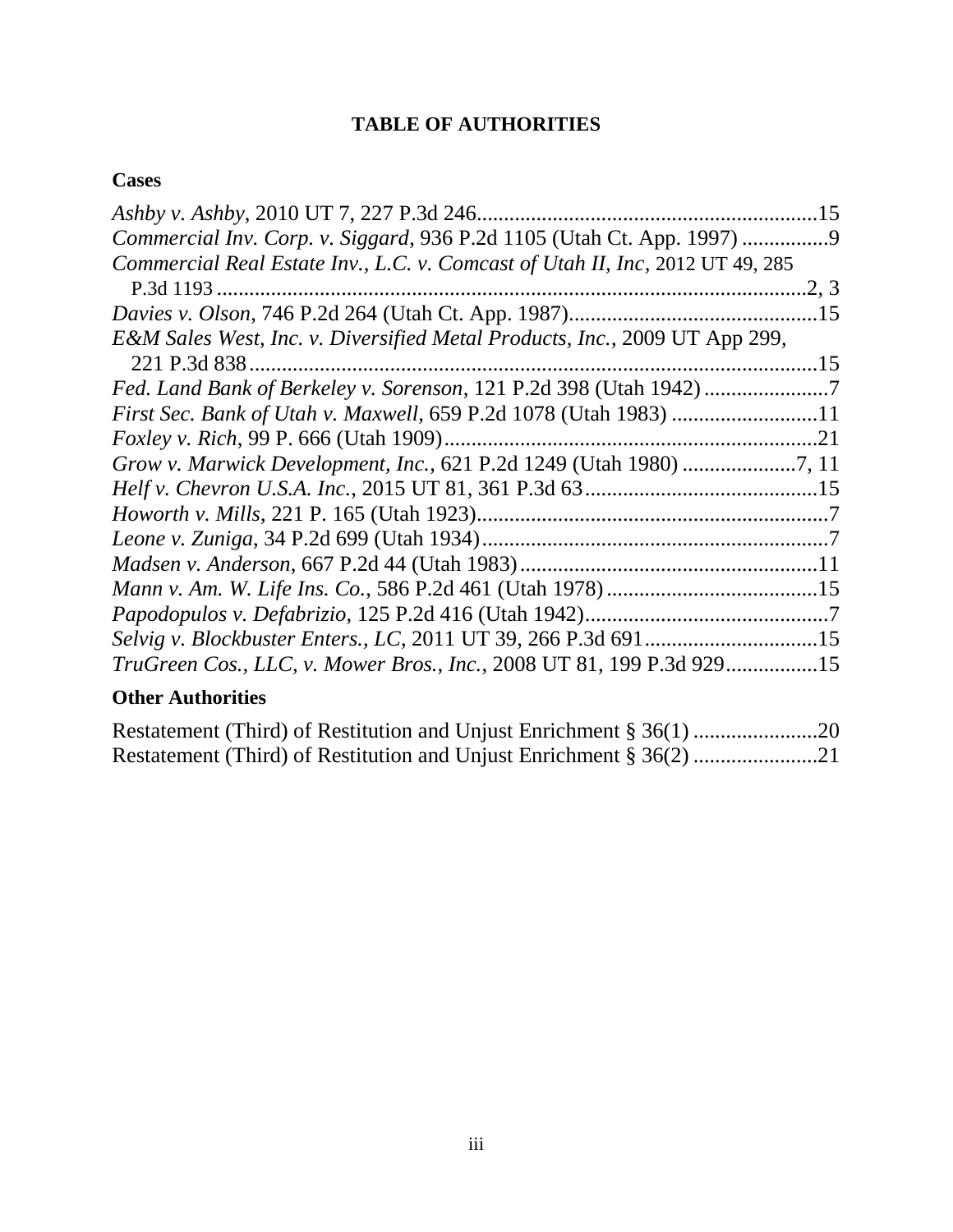#### **ARGUMENT**

## **I. THE TRIAL COURT APPLIED THE INCORRECT STANDARD TO LIQUIDATED DAMAGES, AND IN SO DOING, ERRONEOUSLY DETERMINED THAT THATCHER WAS REQUIRED TO GIVE LANG STRICT NOTICE BEFORE RETAINING HIS PRINCIPAL PAYMENTS.**

Thatcher's opening brief argued that the trial court failed to apply the correct standard as it related to liquidated damages. (Cross-Aplt. Br., pp. 40-41.) Thatcher asserted that the trial court appeared to have applied a heightened level of judicial scrutiny to the liquidated damages provision at issue in contravention of Utah law. (*Id.*, p. 40.) Liquidated damages provisions are to be reviewed like any other contractual provision. (*Id.*) Such provisions are unenforceable only to the extent the party challenging the provision shows it is unconscionable. (*Id.*, p. 41.) Despite the foregoing, the trial court improperly placed the burden on Thatcher to prove strict compliance with her alleged notice obligations under the Agreement, concluding that even a "technical" violation precluded enforcement of the provision. (*Id.*)

Thatcher contended that the trial court failed to address the separate liquidated damages provision in the Option Agreement. (Cross-Aplt. Br., p. 46.) That provision, by its terms, contains no notice requirement. (*Id.*, pp. 43 and 46.) Thatcher explained that the liquidated damages clause in § 4.4 of the Agreement also contains no notice provision. (*Id.*) The liquidated damages provisions in these two agreements are not inconsistent. *(Id., p. 44.)* Under the language of either agreement, Lang automatically forfeited his prior payments if he failed to make a scheduled payment within 30 days of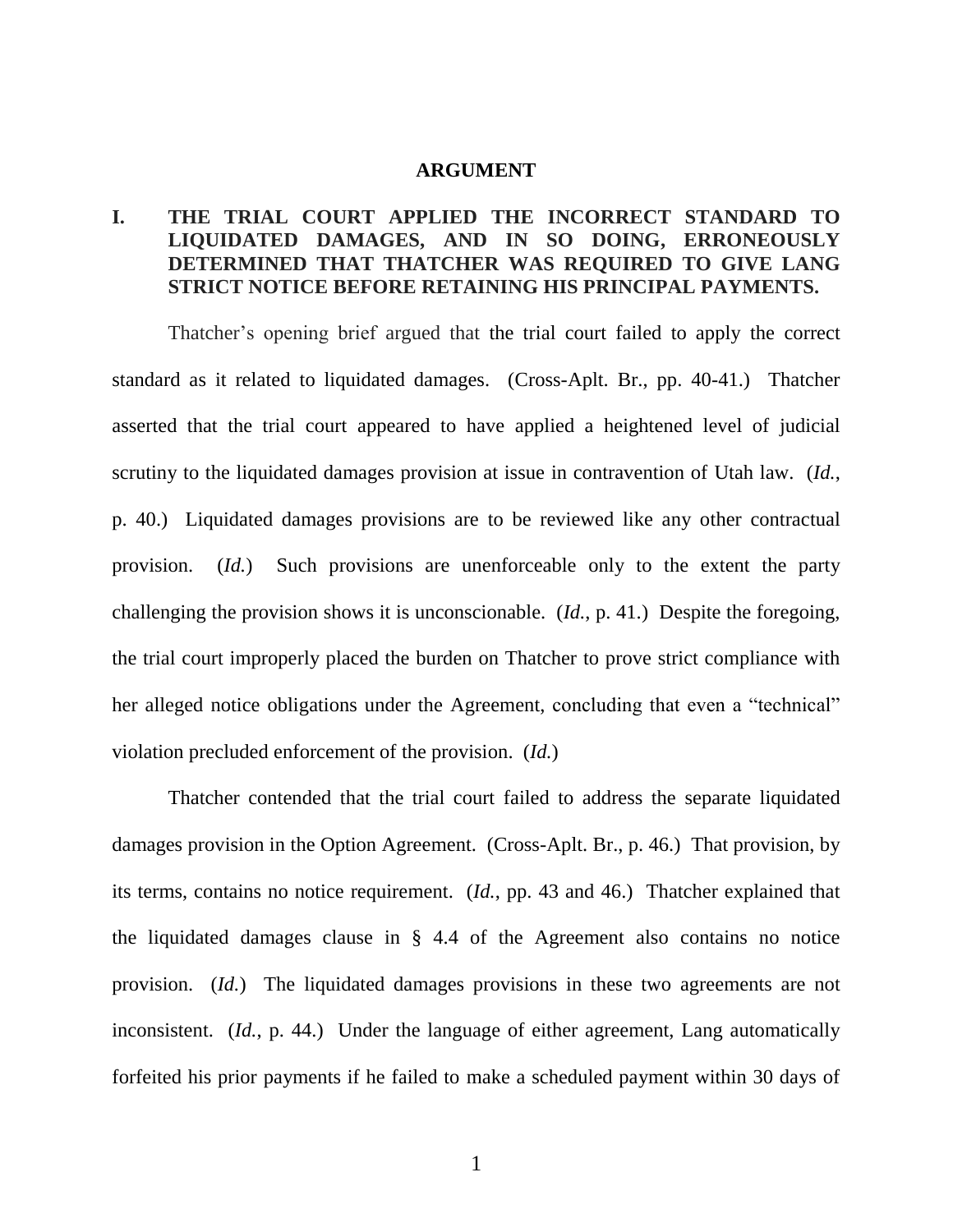when it was due. (*Id.*) Thatcher therefore asserted that she was entitled to retain Lang's payments after the 30-day grace period expired without notice to Lang. (*Id.*, pp. 46-47.)

In his response, Lang argues that Thatcher's reliance on *Commercial Real Estate Inv., L.C. v. Comcast of Utah II, Inc.* is misplaced. (Cross-Aple. Br., p. 23). Lang states that "the issue in this case is not whether the liquidated damages provision was enforceable; it is whether Thatcher properly triggered that provision by complying with the Agreement's notice requirements." *(Id.*, p. 24.) Lang takes the position that, because he does not challenge the enforceability of the liquidated damages provision, the Court should reject application of *Commercial Real Estate*. (*Id.*) Lang also contends that he cannot locate in the record where Thatcher raised in the trial court that *Commercial Real Estate* defines the governing standard. (*Id.*, p.24 n.10.) Lang therefore asserts that Thatcher should be precluded from arguing the correct standard on appeal. (*Id.*) Citing that standard would, according to Lang, allow Thatcher "to exploit her failure to raise the issue below and impermissibly benefit from an error she invited." (*Id.*)

After arguing against Thatcher's reliance on *Commercial Real Estate*, the main thrust of Lang's argument against Thatcher's ability to retain his payments as liquidated damages is that Thatcher is ignoring the purported notice requirements under § 4.4 of the Agreement in an "effort to justify her failure to comply" with those requirements. (Cross-Aple. Br., p. 24.) Thatcher, in Lang's view, incorrectly points to the liquidated damages provision in the Option Agreement to argue that such language "survived, applies, and saves her from her failure to comply with Section 4.4." (*Id.*) Lang contends that § 2 of the Agreement merged the Option Agreement with the Agreement and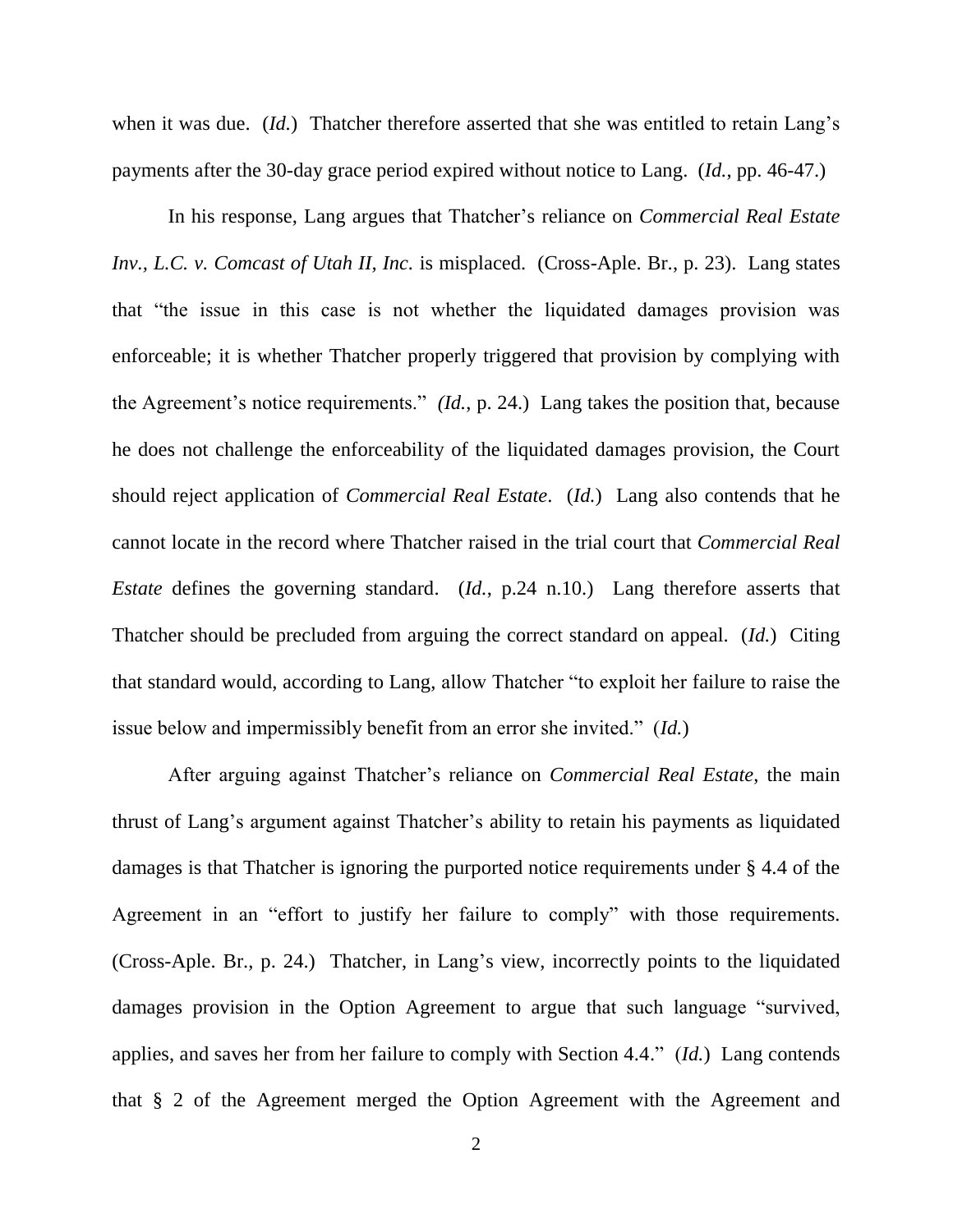"rendered ineffective any inconsistent or conflicting provision of the Option Agreement." (*Id.*, p. 25.) Lang argues that the liquidated damages provisions in the two agreements are conflicting and, as a result, "[t]he merger provision of the Agreement abrogates and nullifies Section 11." (*Id.*, p. 27.)

#### **A. The liquidated damages provisions at issue are not subject to a heightened standard of review, and should be enforced absent mistake, fraud, duress, or unconscionability.**

Lang's contention that Thatcher's reliance on *Commercial Real Estate Inv., L.C. v. Comcast of Utah II, Inc.*, 2012 UT 49, 285 P.3d 1193, is misplaced is without merit. As an initial matter, Lang's assertion that he cannot locate in the record where Thatcher raised the holding in *Commercial Real Estate* as "creating a new standard that [the Court] must apply" is incorrect. (Cross-Aple. Br., p. 24 n.10.) Thatcher is not arguing for the application of a new standard. Rather, as she has consistently argued, the standard applicable to liquidated damages provisions is that articulated in *Commercial Real Estate*. (*See*, *e.g.*, R.150-51, R.6326-27 (*citing Commercial Real Estate*).) Because she raised the issue before the trial court, there are no issues regarding preservation/waiver, and there is no need to engage in an analysis of invited error.<sup>1</sup>

Turning to the applicability of *Commercial Real Estate*, Lang argues that because that case dealt with the enforceability of liquidated damages provisions generally, and not notice requirements, it has no bearing. That is incorrect. Thatcher by way of her crossappeal seeks to overturn the trial court's ruling regarding the enforceability of the

 $\overline{a}$ 

<sup>&</sup>lt;sup>1</sup> It is doubtful that application of the correct standard is substantive "argument" subject to waiver in any event. The supreme court has consistently applied the correct legal standards on appeal, limiting preservation issues to application of the standard.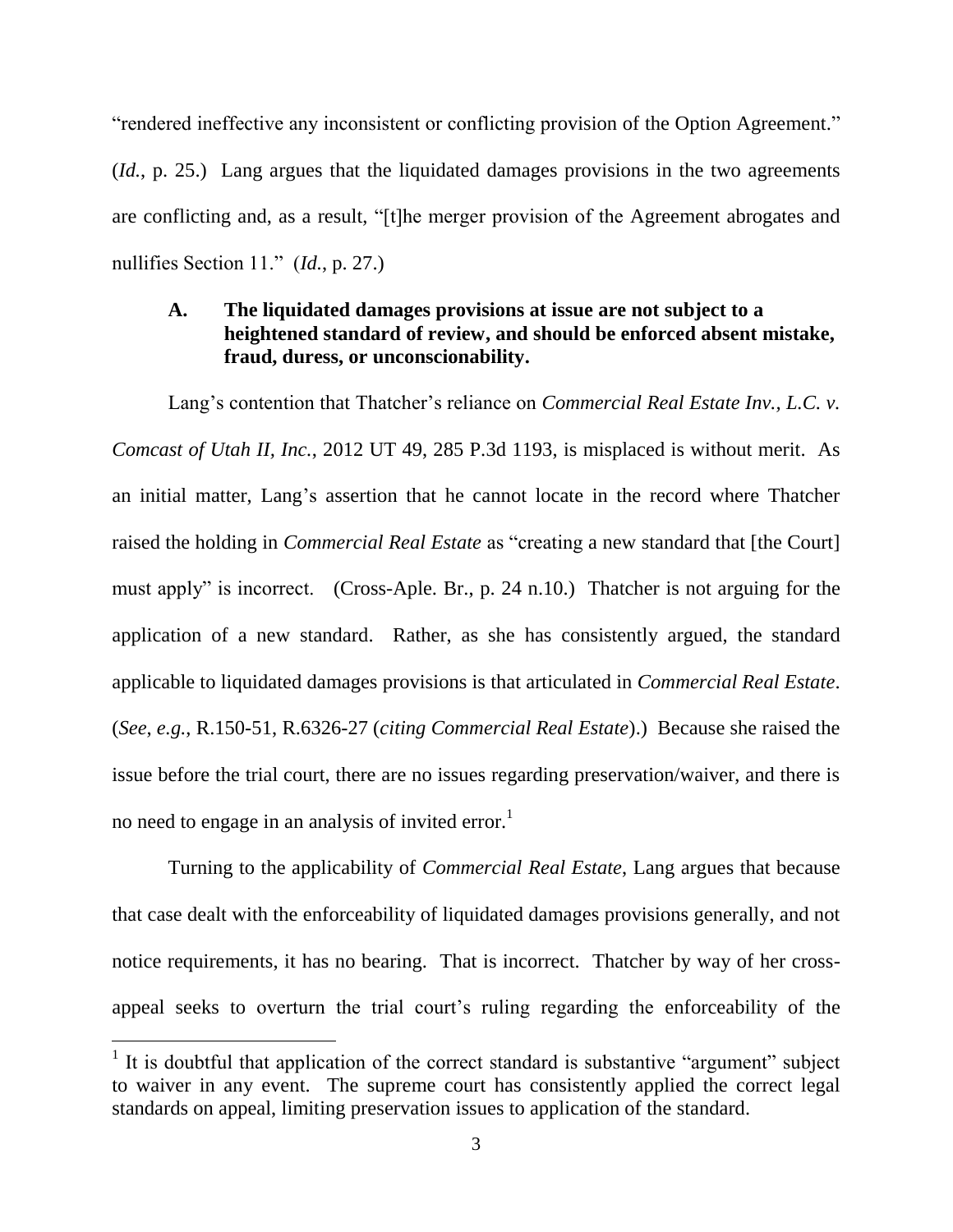liquidated damages provisions in the agreements. Neither provision required notice as Thatcher has argued elsewhere. The provisions were self-executing. Thus, despite what Lang contends, the issue on appeal is whether those provisions are enforceable, and not whether Thatcher complied with any alleged notice obligations.

Under the standard in *Commercial Real Estate*, liquidated damages provisions should be enforced:

[U]nless enforcement … would be unconscionable, we should recognize and honor the right of persons to contract freely and to make real and genuine mistakes when the dealings are at arms' length. Courts ... should not interfere except when sharp practice or most unconscionable result[s] are to be prevented. Courts should invalidate liquidated damages clauses only with great reluctance and when the facts clearly demonstrate that it would be unconscionable to decree enforcement of the terms of the contract … Liquidated damages clauses are not subject to any form of heightened judicial scrutiny. Instead, courts should begin with the longstanding presumption that liquidated damages clauses are enforceable. A party may challenge the enforceability of a liquidated damages clause only by pursuing one of the general contractual remedies, such as mistake, fraud, duress, or unconscionability.

2012 UT 49, ¶ 40, 285 P.3d 1193.

Lang does not argue against the liquidated damages provisions' enforceability on the grounds of mistake, fraud, duress, or unconscionability. Instead, Lang rests his argument upon two faulty premises. First, he incorrectly states that the liquidated damages provision in the Option Agreement had been invalidated by the Agreement's merger clause. Second, he erroneously contends that the Agreement's liquidated damages provision required Thatcher to provide him with notice to trigger the provision. As shown below, because the liquidated damages provisions in the two agreements are not inconsistent or otherwise conflicting, both provisions remained in effect. Those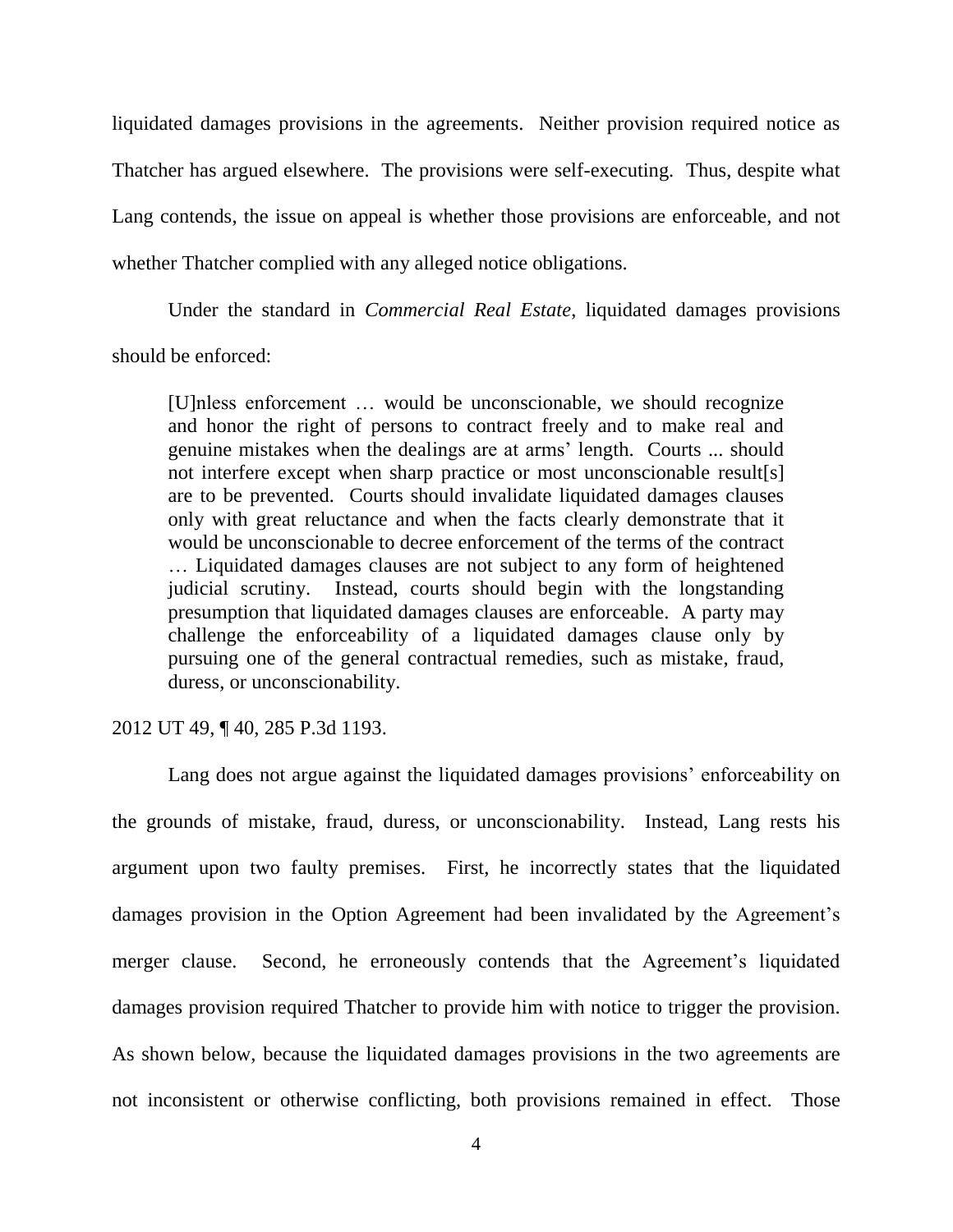provisions were enforceable absent a mistake, fraud, duress, or to prevent an unconscionable result. Even if the liquidated damages provision in the Option Agreement had been abrogated by the Agreement's merger clause, the liquidated damages provision in the Agreement did not require Thatcher to provide Lang with notice to trigger the provision.

As noted above, because there are no notice requirements in either liquidated damages provision, the issue here is the provisions' enforceability and the applicable standard. In short, if Lang's contention that Thatcher was required to provide him with notice to trigger the liquidated damages provision is wrong, then the provision should be enforced. Lang has not argued any of the contractual defenses set forth above. His sole argument is that Thatcher was required to provide him with notice. That argument fails for the reasons set forth elsewhere herein.

In sum, the trial court erred in applying a heightened standard to Thatcher's claim for liquidated damages. The court should have enforced the provisions absent a valid contractual defense. Lang, as noted, offered no such defense in the trial court, and argues none here. Accordingly, the trial court's unjust enrichment judgment should be reversed.

#### **B. Neither liquidated damages provision required notice.**

Turning to the substantive question of Thatcher's right to retain Lang's payments as liquidated damages, the main thrust of Lang's argument is that the liquidated damages provision in the Option Agreement was abrogated by the merger clause in the Agreement because it is allegedly inconsistent or conflicts with the Agreement's liquidated damages provision. Putting aside for the moment that the liquidated damages provision in the

5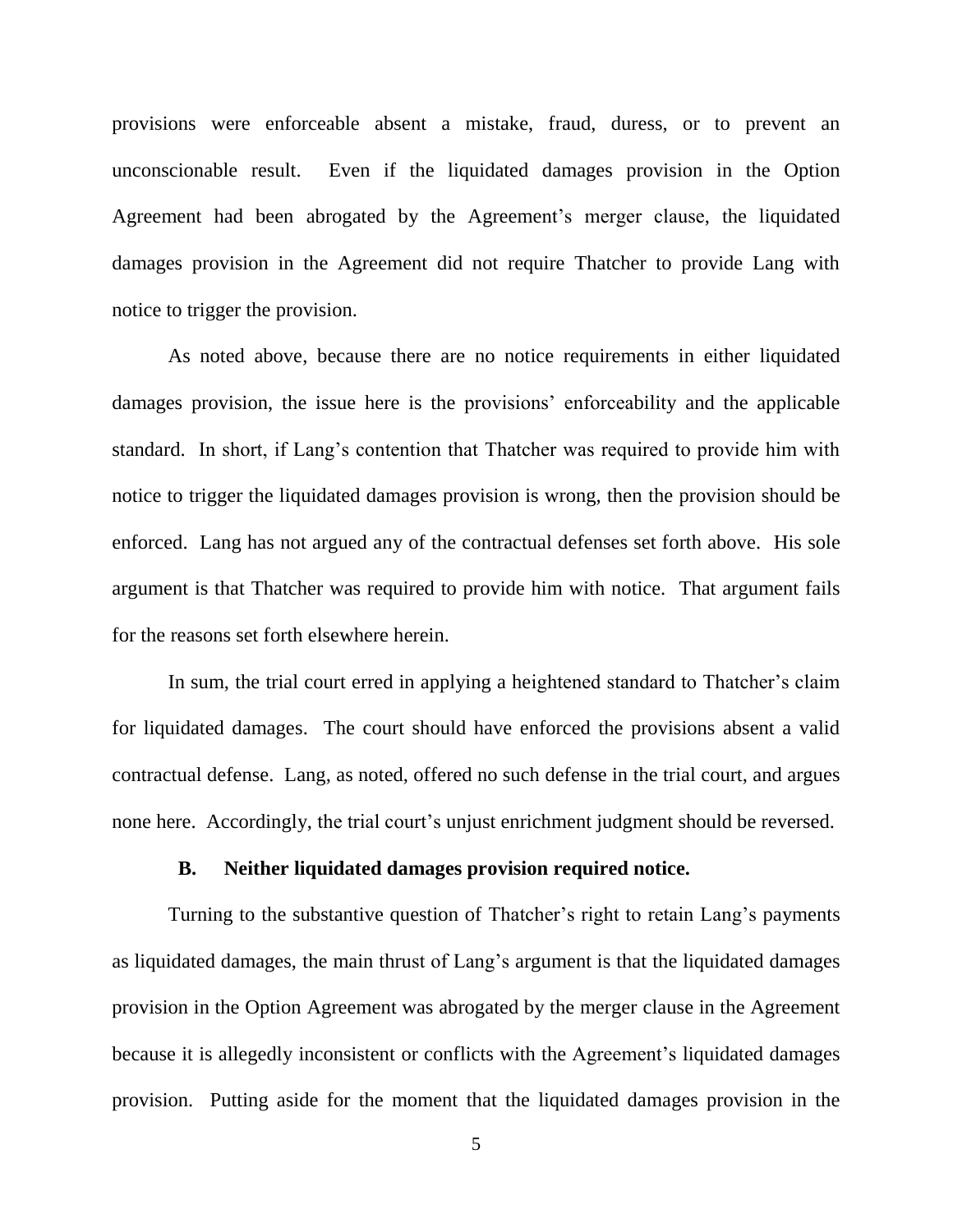Agreement contains no notice requirement, Lang's contention that the liquidated damages provision in the Option Agreement was abrogated is incorrect.

Lang does not dispute that Section 11 of the Option Agreement entitled Thatcher to automatically retain Lang's prior payments as liquidated damages if he failed to make any scheduled payment under the Option Agreement within 30 days after it was due. Lang instead relies on Section 2 of the Agreement (the merger clause), which provides: "The terms of the Option Agreement have been merged herein and to the extent any terms or conditions of the Option Agreement conflict or are otherwise inconsistent with this Agreement, the terms of the Agreement shall control," to argue that Section 11 was abrogated because it conflicted with § 4.4 of the Agreement. (R.6646, Ex. 8, § 2.)

The problem with Lang's argument is that it presupposes a conflict between the two agreements based upon Lang's reading of § 4.4. According to Lang, because the liquidated damages provision in the Agreement purportedly required Thatcher to provide him with notice to trigger the provision, the Agreement controlled, and notice was required. Lang's view ignores the language of the liquidated damages provisions in both agreements and, instead, attempts to conflate the notice requirements in the first sentence of § 4.4 with Thatcher's right to retain Lang's payments as liquidated damages following a 30-day grace period set forth in § 4.4's second sentence.

Section 4.4 provided the options available to Thatcher upon Lang's default. The first sentence of § 4.4 states: "[Thatcher] may terminate this Agreement by giving written notice to [Lang] if [Lang] materially breaches any covenant or other obligation of [Buyer] under this Agreement and fails to cure such breach within thirty (30) days after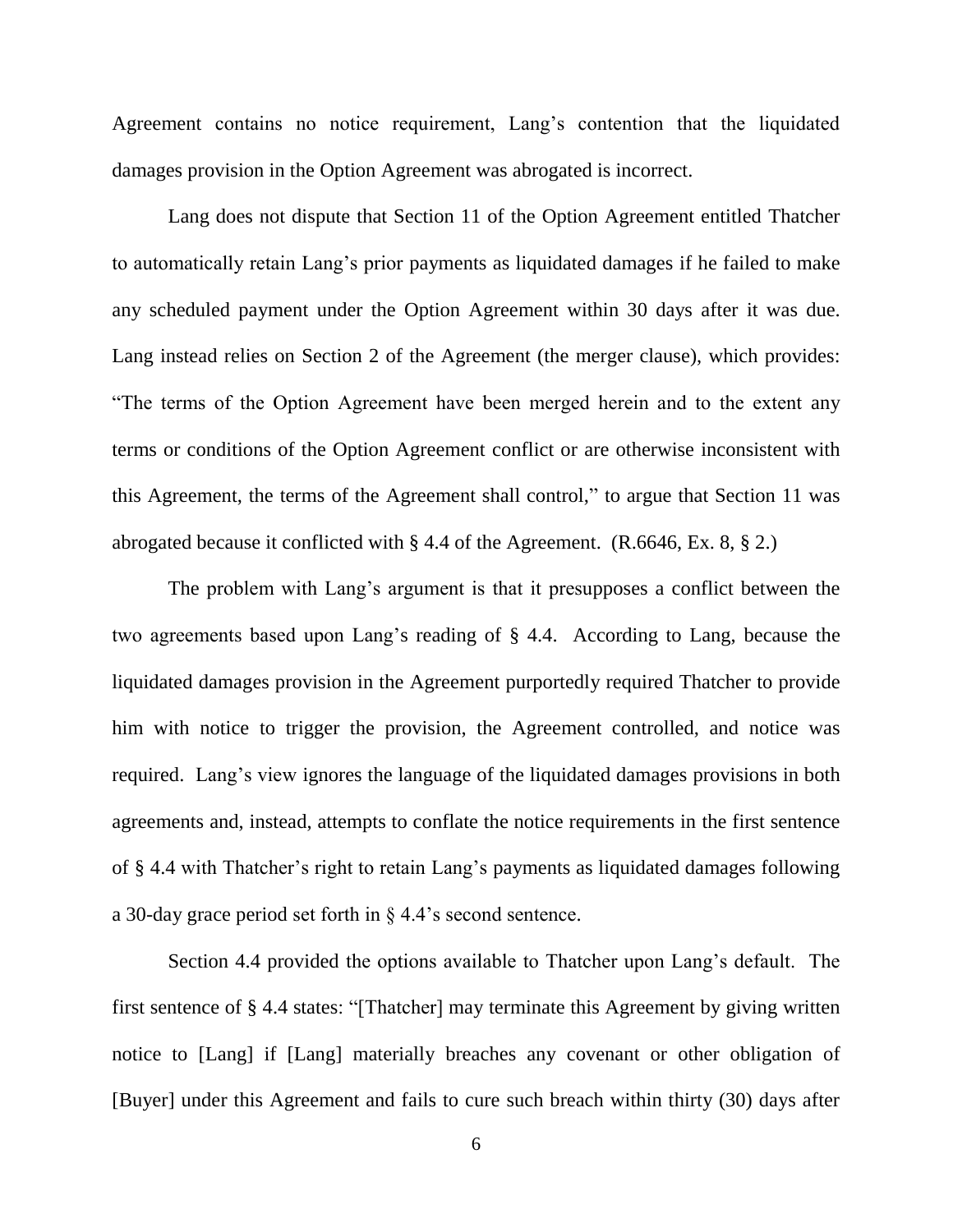written notice from [Thatcher] is received by [Lang] specifying such breach." (R. 9396; Ex. 8, § 4.4.) The second sentence of § 4.4 states: "If [Lang] fails to make payment on or before any deadline provided for herein after the expiration of thirty (30) day grace period, all payment previously made shall be forfeited to [Thatcher] as liquidated damages." *(Id.)* Noticeably absent from the second sentence of § 4.4 is any requirement of notice.

As explained in Thatcher's opening brief, § 4.4 addresses two distinct concepts, termination of the contract (requiring notice), and retention of payments made prior to expiration of a grace period (not requiring notice). Lang cannot simply ignore that distinction, and instead attempt to conflate the two provisions. Such a reading ignores the intent of the parties as expressly confirmed in the Agreement and by Ms. Thatcher during trial. (R.6869 ln. 10-17; R.7156-7158; R.7237-7238; R.7253 ln. 17-22.) Lang never offered a differing interpretation. (Trial transcript, *passim*.)

As Utah courts have long recognized, there is nothing that prevents a forfeiture provision from being self-executing. *See*, *e.g.*, *Papodopulos v. Defabrizio*, 125 P.2d 416, 418 (Utah 1942); *Fed. Land Bank of Berkeley v. Sorenson*, 121 P.2d 398, 399-400 (Utah 1942); *Leone v. Zuniga*, 34 P.2d 699 (Utah 1934); *Howorth v. Mills*, 221 P. 165 (Utah 1923). Nothing in the second sentence of § 4.4 required Thatcher to take "some affirmative act … to notify [Lang] of what specific provision in the contract [she was] proceeding under and … what [Lang] must [have done] to bring the contract current." *Grow v. Marwick Development, Inc.*, 621 P.2d 1249, 1251-52 (Utah 1980). Rather, the provision was self-executing; i.e., Thatcher was automatically entitled to retain Lang's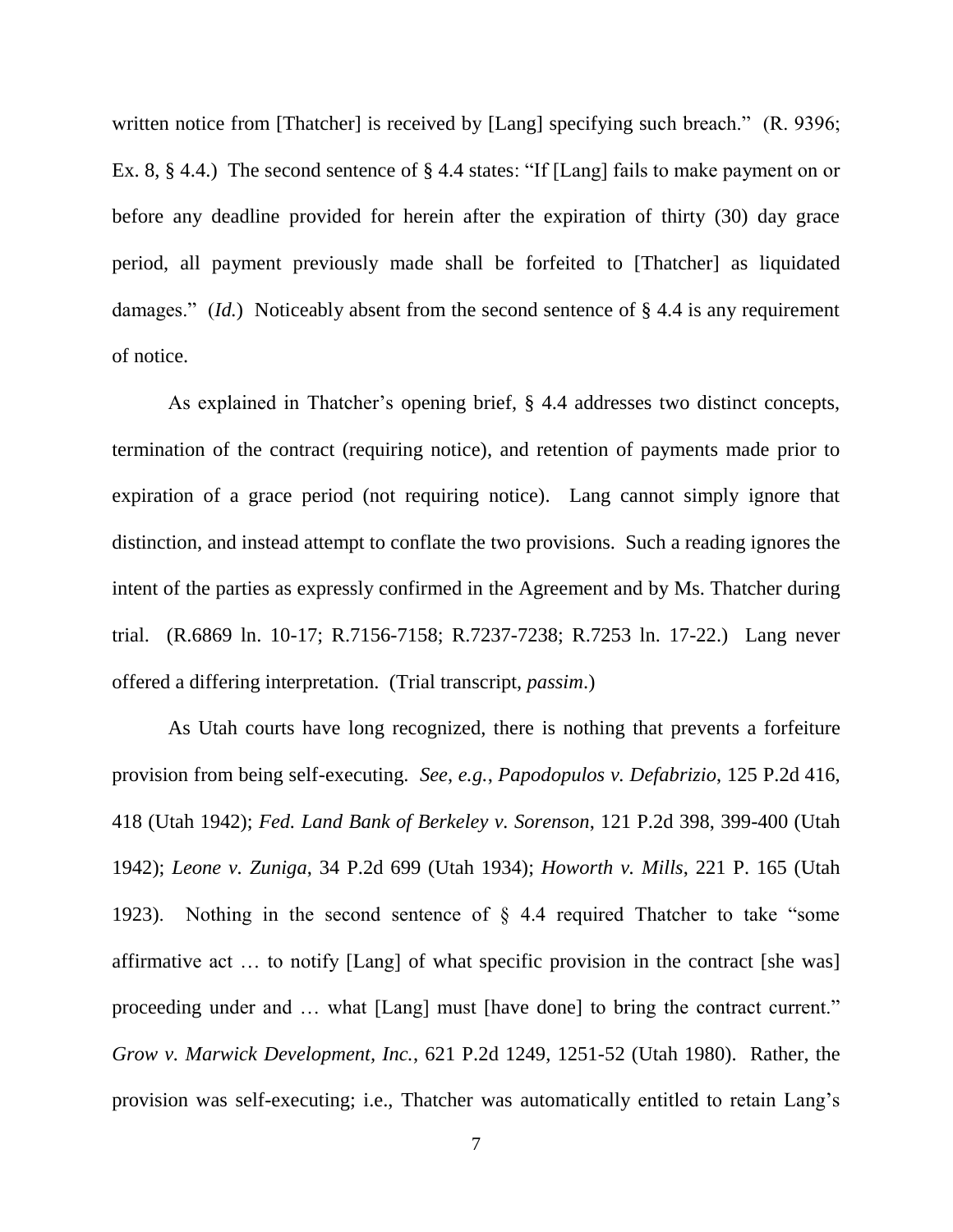payments as liquidated damages after a 30-day grace period without regard to the notice requirements in the preceding sentence of § 4.4.

Lang's argument attempts to improperly inject the notice requirements from the first sentence of § 4.4 into the liquidated damages provision in the second sentence. That argument contradicts the express wording of the liquidated damages provisions in both agreements, which automatically entitled Thatcher to retain Lang's prior payments without notice to him. Because the liquidated damages provision in the Agreement required no notice, it did nothing to abrogate the liquidated damages provision in the Option Agreement via the Agreement's merger clause.

## **II. EVEN IF THATCHER WAS REQUIRED TO PROVIDE LANG WITH NOTICE TO TRIGGER THE LIQUIDATED DAMAGES PROVISION, THE TRIAL COURT ERRED IN DETERMINING THAT THATCHER FAILED TO MEET HER OBLIGATION. 2**

Thatcher argued in her opening brief that, even if required to provide Lang with notice to trigger the liquidated damages provision, the trial court erred in determining that she did not meet her obligation. (Cross-Aplt. Br., pp. 47-50.) Thatcher contended that her notice to Lang was sufficient, especially where Lang was previously aware of his default and he had no doubt as to what Thatcher expected through her notice. (*Id.*, pp. 48-50.) Because there was no uncertainty regarding Lang's default, Thatcher asserted that her notice to him was sufficient, and she was therefore entitled to retain Lang's prior payments as liquidated damages. (*Id.*)

 $\overline{a}$ 

 $2^2$  The Court need not reach this issue if it finds that no notice was required to retain payments.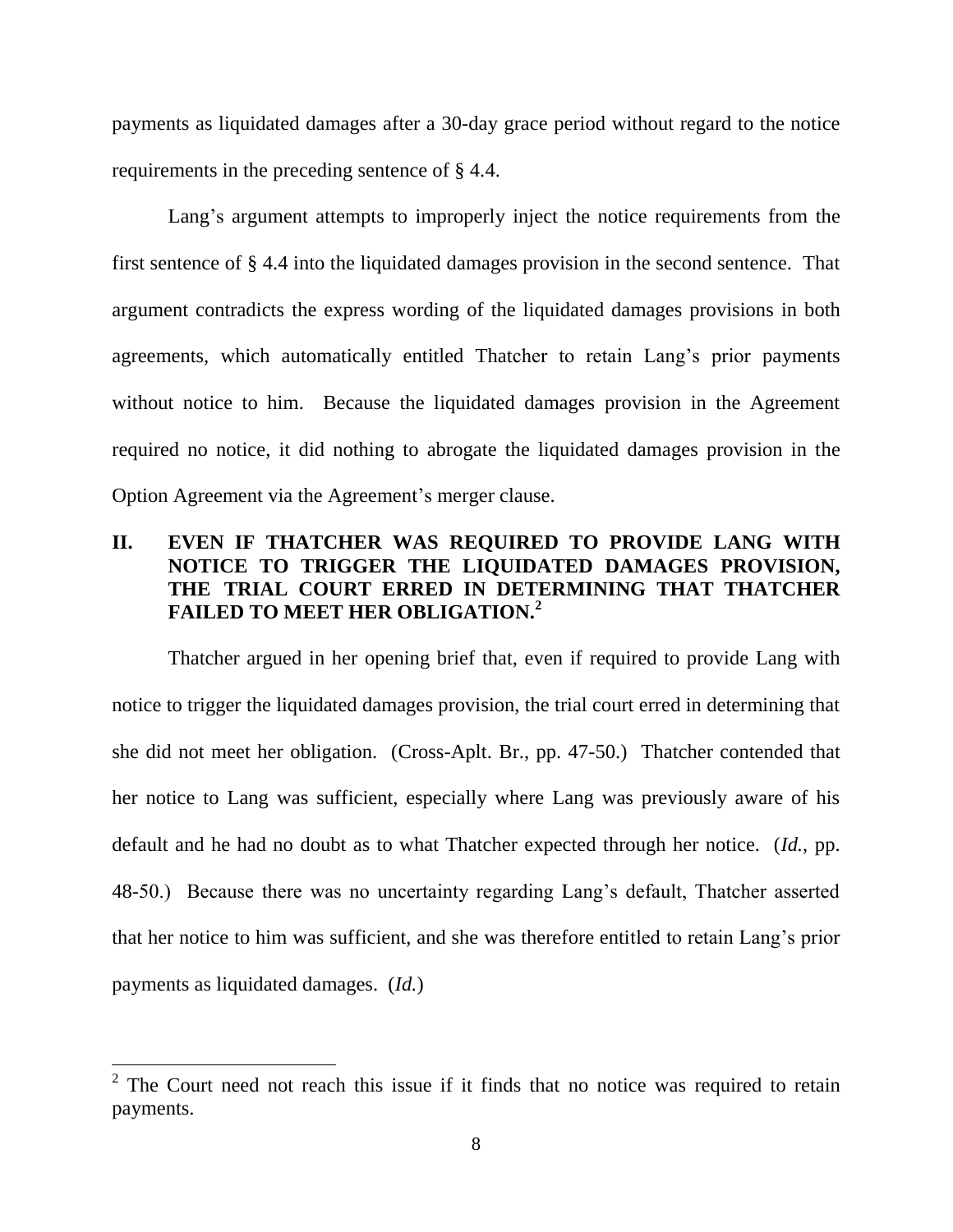Lang does not dispute that Thatcher provided him with notice. Instead, he argues that Thatcher's notice was insufficient because, as the trial court found, it failed to strictly comply with the Agreement's notice requirements. (Cross-Aple. Br., pp. 28-30.) Lang states that whether he was aware of the nature of his default is irrelevant. (*Id.*, p. 28.) Even if relevant, Lang claims that the trial court never made a finding about what he did or did not know, and Thatcher should be required to marshal the evidence to demonstrate that the trial court's ruling was in error. (*Id.*¸ pp. 28-29.)

#### **A. Lang's admitted knowledge of his default is relevant in the context of Thatcher's notice of default.**

In support of the contention that his knowledge of his default is irrelevant, Lang relies on *Commercial Inv. Corp. v. Siggard*, 936 P.2d 1105 (Utah Ct. App. 1997). (Lang Br., p. 28.) In *Siggard*, Commercial Investment Corp. entered into a real estate purchase contract with the Siggards for the sale of twenty acres of a thirty-eight acre parcel of undeveloped land. *Siggard*, 936 P.2d at 1107. The contract provided for annual interest payments on March  $3<sup>rd</sup>$  of every year beginning in 1989 and ending in 1998 when the entire unpaid principal became due. *Id.* Commercial Investment Corp. failed to make its second interest payment owing on March 3, 1990. *Id.* On March 5, 1990, the Siggards sent Commercial Investment Corp. a notice of default pursuant to the contract. *Id.* Commercial Investment Corp. received the notice on March 6, 1990, triggering its 30-day cure period under the contract. On April 2, 1990, the Siggards sent Commercial Investment Corp. a notice of forfeiture dated April 3, 1990. *Id.* Commercial Investment Corp. received the notice of forfeiture on April  $3<sup>rd</sup>$ , two days before the 30-day cure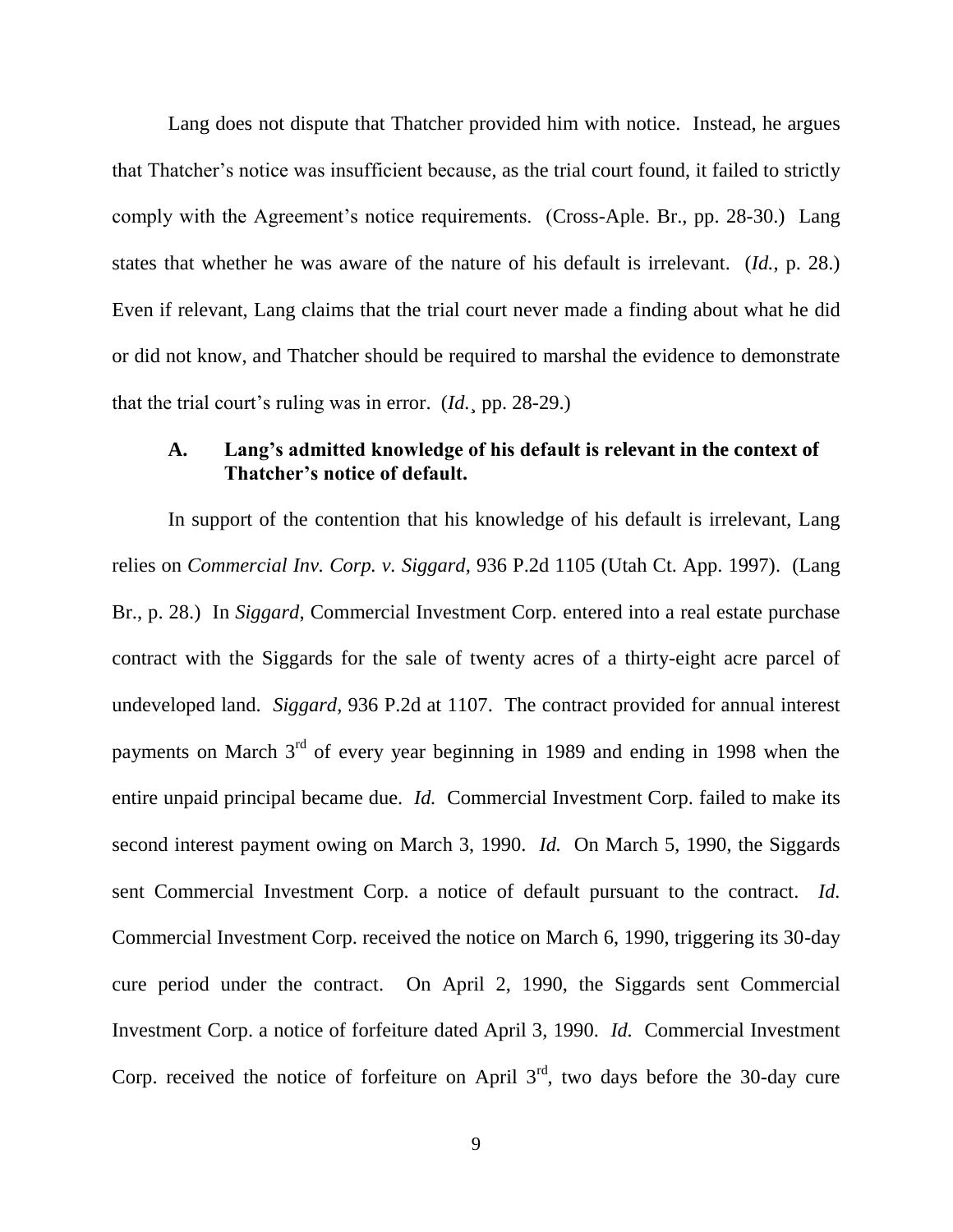period had elapsed. *Id.* at 1107-1108. On April 4, 1990, Commercial Investment Corp. filed a Notice of Interest against the entire thirty-eight acre parcel. Two years later, Commercial Investment Corp. sued the Siggards for specific performance. *Id.* at 1108. The Siggards counterclaimed for breach of contract and wrongful lien.

At trial, the jury found, among other things, that the Siggards performed all steps necessary to forfeit Commercial Investment Corp.'s interest in the contract. *Id.* On Appeal, Commercial Investment Corp. challenged that finding. *Id.* This Court framed the issue on appeal as follows: "Buyer argues that there was insufficient evidence to support the jury's verdict that Sellers performed all the necessary steps to forfeit Buyer's interest in the property." *Id.* As part of its analysis, the court focused on the premature nature of the notice. *Id.* at 1109-10. The Siggards argued that "because Buyer clearly understood its rights and knew it had thirty days to cure the default but failed to do so, the premature notice was just a technicality that can be ignored." *Id.* at 1109. Ultimately, the court overturned the jury's finding, rejecting "Seller's contention that Buyer's nonperformance in those last two days somehow legitimatized the premature notice." *Id.* at 1110.

The issue in *Siggard* was not whether a buyer's prior knowledge of his default is relevant to the notice issue. Rather, the issue was whether a premature notice was sufficient under the contract at issue. In that case, the "Buyer's knowledge of its default and its failure to tender performance in those last two remaining days [did] not validate Sellers' otherwise defective forfeiture." *Id.* at 1110. Lang contends that the foregoing quoted language forecloses any argument that his prior knowledge of his default is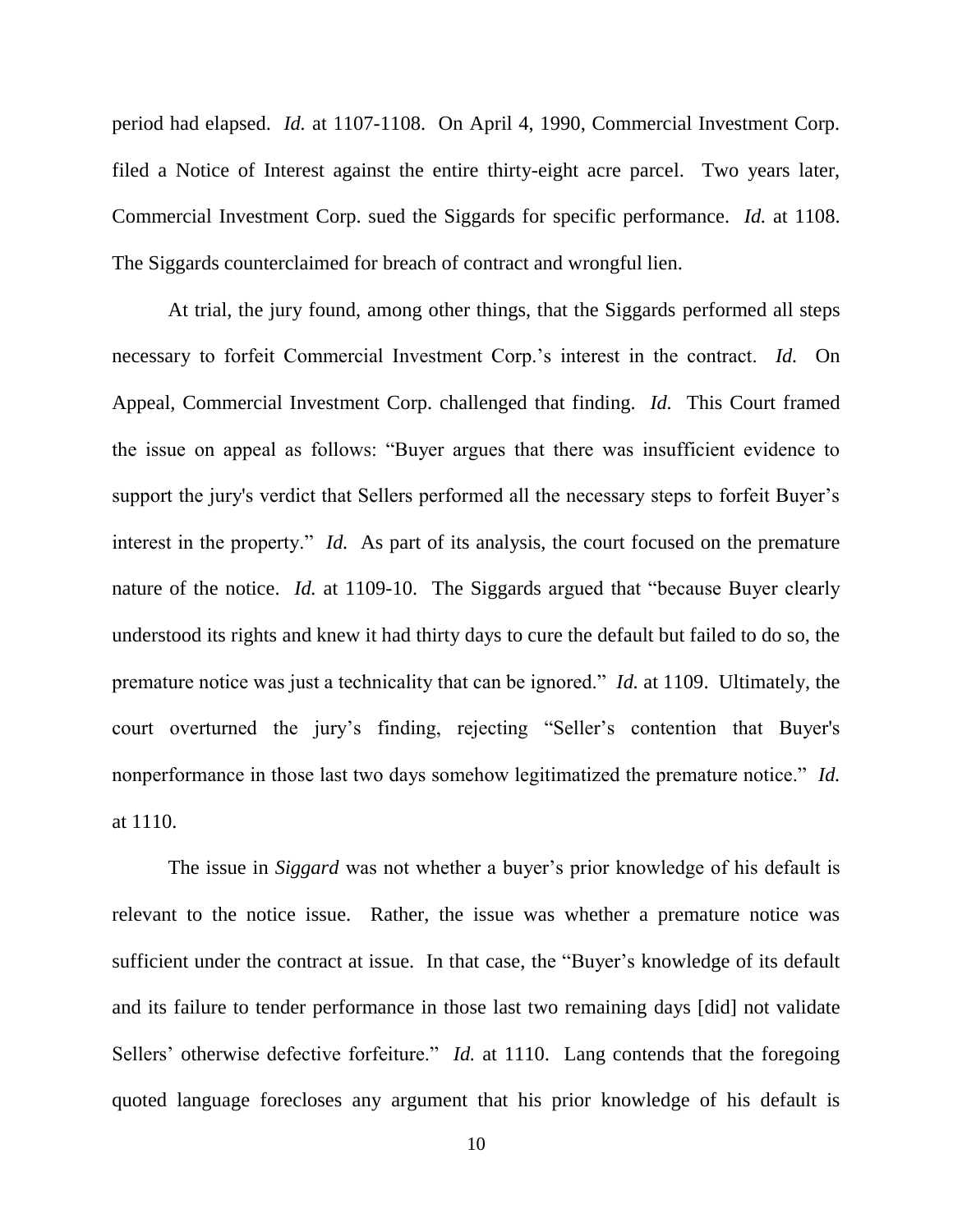relevant to the notice issue, but *Siggard* addresses a different issue and its holding has no bearing on Thatcher's argument. Furthermore, Lang ignores the cases cited by Thatcher setting forth the reasoning and application of notice requirements under Utah law. Forfeitures are disfavored in Utah only "where the notice to the buyer of the impending forfeiture is uncertain as to the performance demanded, or misleads the buyer into thinking that the forfeiture provision will not be strictly enforced." *Madsen v. Anderson*, 667 P.2d 44, 47 (Utah 1983); *see also*¸ *First Sec. Bank of Utah v. Maxwell*, 659 P.2d 1078, 1081-82 (Utah 1983); *Grow v. Marwick Development, Inc.*, 621 P.2d 1249, 1252 (Utah 1980).

The purpose of notice requirements in the context of a forfeiture is to prevent uncertainty or to otherwise prevent a defaulting party from being misled. Thus, by its very nature, the notice inquiry involves the knowledge of the defaulting party, and such knowledge should be considered in analyzing the sufficiency of a notice of default/forfeiture. *Siggard* is not determinative. Thatcher's notice should have been read in the context of the communications between Lang and Thatcher's counsel. Those communications show an undisputed awareness by Lang of his default. The trial court erred by failing to analyze Thatcher's notice in the context of Lang's admissions. Accordingly, the trial court's unjust enrichment judgment should be reversed.

#### **B. The trial court made several findings regarding Lang's prior knowledge of his default.**

Lang next asserts that the trial court never made a finding "about what Lang knew or did not know." (Lang Br., p. 28.) That is incorrect. The court made a number of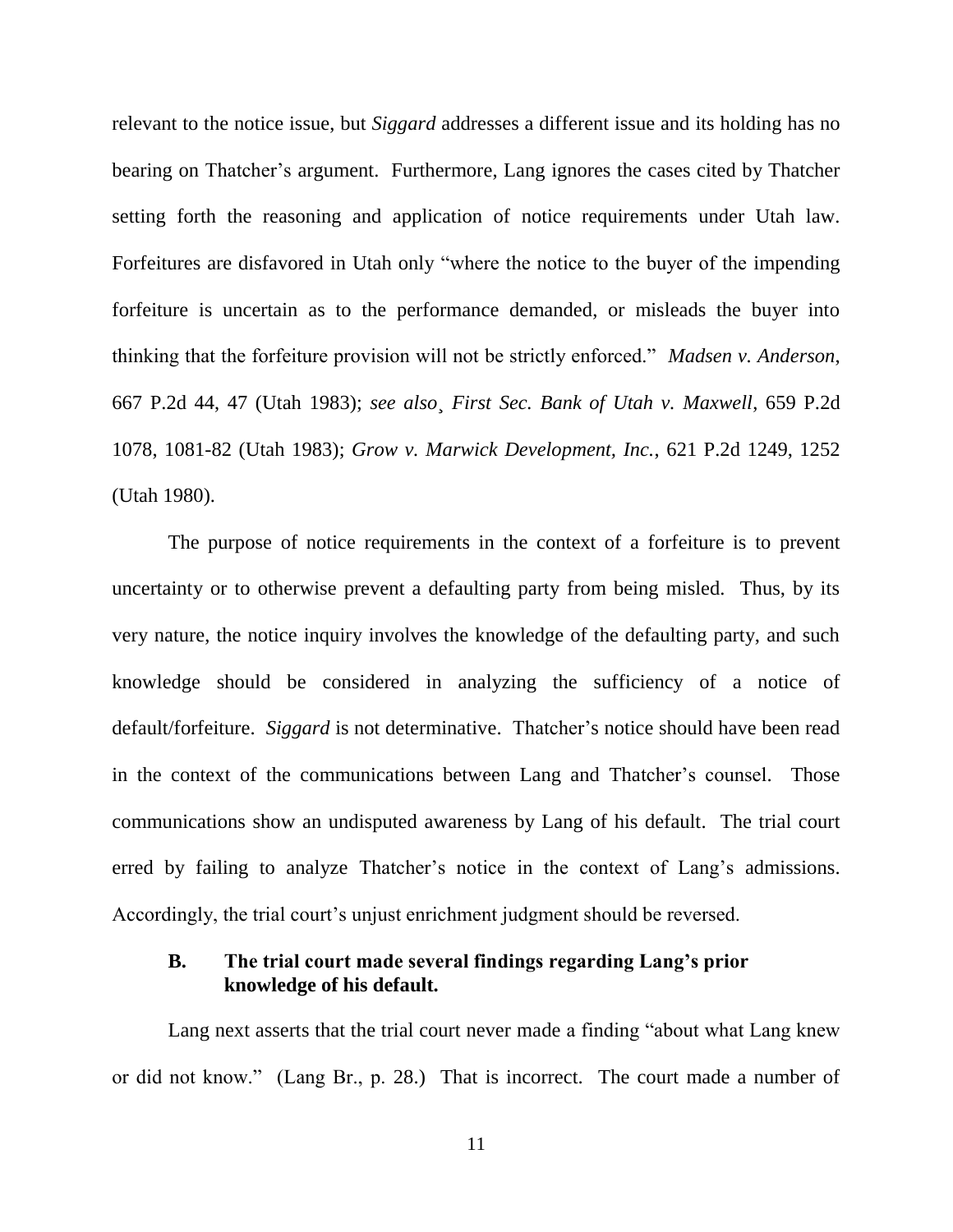findings that Lang was previously aware of his default. (R.9395-96, ¶¶ 44 and 47, R.9397, ¶ 52, R.9398, ¶¶ 56, 58-59, R.9401, ¶ 68, R.9402, ¶ 74, R.9407, ¶ 88 and n.5, R.9412, ¶ 107.) The trial court's findings were supported by the evidence at trial (*See*, *e.g.*, Exs. 107, 117, 122, 124, 195 & B-47), and Lang has not challenged them on appeal.

#### **III. THE TRIAL COURT'S UNJUST ENRICHMENT RULING SHOULD BE REVERSED WHERE THE AGREEMENT COVERED THE SUBJECT MATTER OF THE LITIGATION, AND THE COURT OTHERWISE FOUND THAT LANG BREACHED THE AGREEMENT.**

Thatcher argued in her opening brief that the trial court erroneously ruled that, since it believed that Thatcher had not "strictly" met the conditions necessary to enforce the forfeiture provision, the Agreement should be treated as lacking any such provision. (Cross-Aplt. Br., pp. 51-53). Under Utah law, a claim for unjust enrichment is not allowed in cases such as this where an enforceable contract exists that governs the remedies available to an injured party. (*Id.*, pp. 51-52). The Agreement addressed the disposition of payments previously made by Lang in the event of his failure to make later payments. (*Id.*, p. 53.) Any remedy available to Lang for his failure to pay is controlled by the Agreement. (*Id.*) The trial court was not entitled to read the liquidated damages provision out of the Agreement entirely where the clause was self-executing and/or Thatcher complied with any notice obligations. (*Id.*)

Thatcher further asserted that the trial court erroneously concluded that Lang's unjust enrichment claim could proceed despite the court's finding that Lang breached the Agreement. (Cross-Aplt. Br., pp. 53-55). A breaching party, such as Lang, should not be afforded a premium where he fails to comply with contractual obligations. (*Id.*, p. 53). If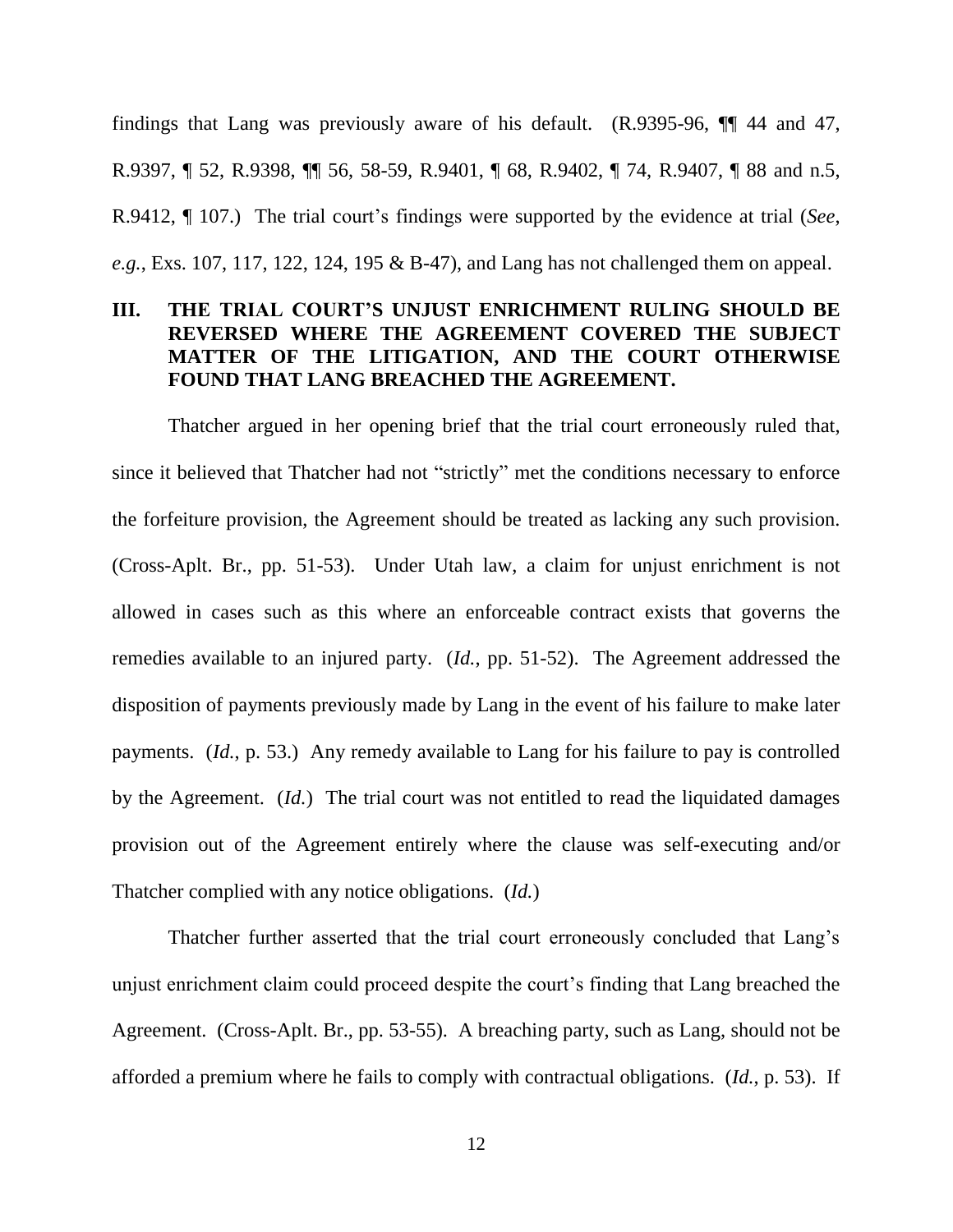breaching parties were awarded such a windfall, it would improperly allow those parties to fulfill their obligations under a contract only when it suited them. (*Id.*, p. 54.) If it did not suit them, they could sue to recover the money they paid. (*Id.*) Even if such a result were allowed, it is not allowed in cases such as this where the Agreement was controlling, and Lang's own inequitable conduct precludes restitution. (*Id.*, p. 55.)

Lang contends in response that the trial court's unjust enrichment determination was correct, and that Thatcher has "failed to establish any error in the trial court's findings and reasoned analysis." (Cross-Aple. Br., p. 30.) Lang initially notes that, if the Court rules in his favor on his direct appeal, it moots the unjust enrichment award. (*Id.*) If the Court affirms in that appeal, Lang urges that the Court should nevertheless uphold the trial court's unjust enrichment award. (*Id.*). Lang states that, "[i]f the Court turns away Lang's appeal, we have a situation not addressed in the Agreement: What happens to the payments if the transaction never closes." (*Id.*, p. 31). Lang contends that, given the foregoing, the trial court appropriately applied "the principles of equity since no contractual provisions governed the remedies available to Lang," and awarded Lang the principal payments he had made under the contract. (*Id.*, pp. 32-34).

Lang next asserts that, because the trial court dismissed Thatcher's breach of contract claim, she "cannot claim refuge in a failed cause of action" to argue against the trial court's unjust enrichment ruling. (Cross-Aple. Br., pp. 34-35.). Lang disputes Thatcher's contention that Lang "was the instigator of inequitable conduct." (*Id.*, p. 35.) Lang says that such a contention contradicts the trial court's findings. (*Id.*) Lang claims that Thatcher does not sufficiently challenge the trial court's findings, and therefore she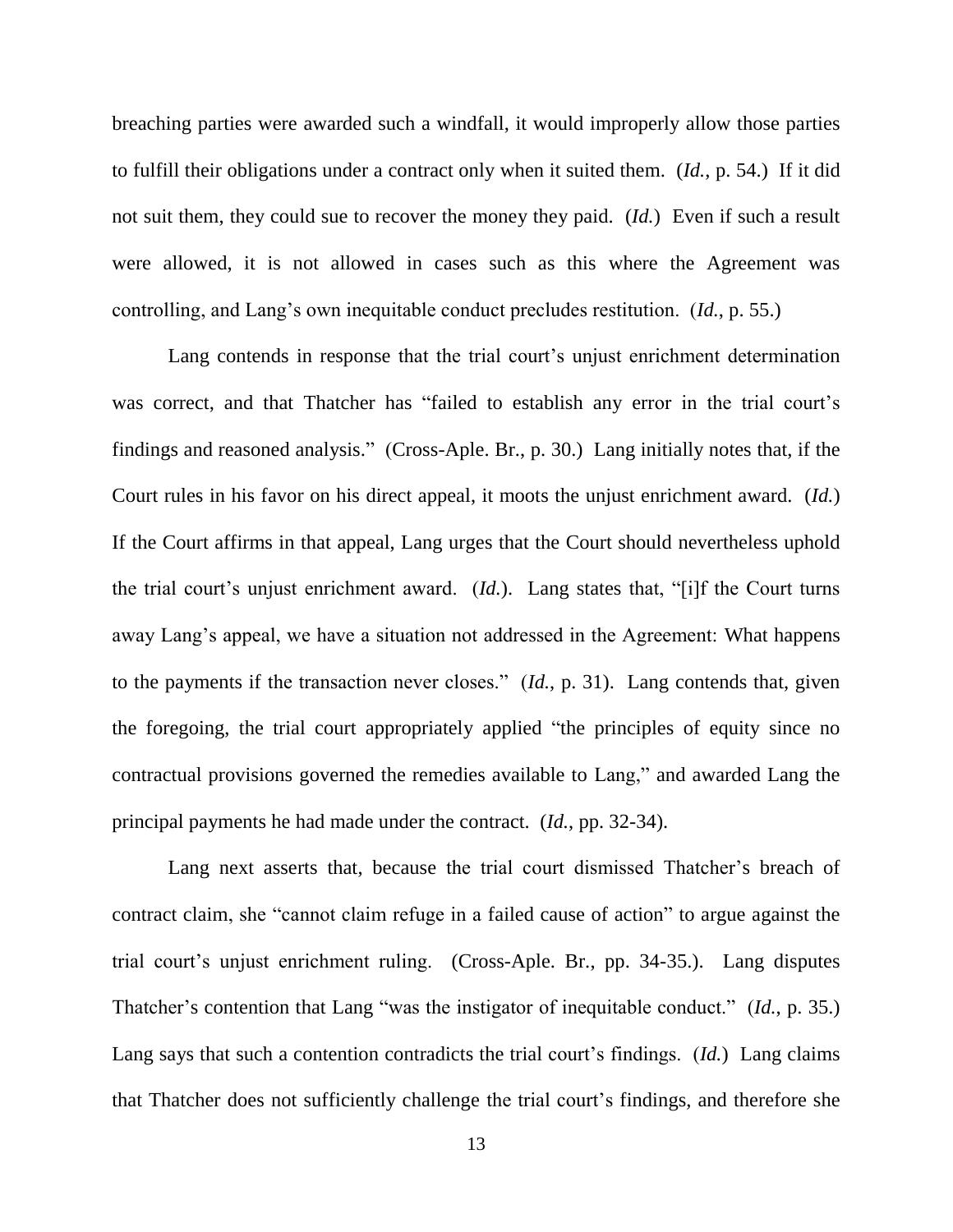"cannot overcome the considerable discretion afforded the trial court and should result in summary affirmance." (*Id.*, p. 36).

#### **A. Lang is unlikely to prevail on appeal.**

As noted, Lang contends that, if the Court agrees with Lang on his direct appeal, it moots the trial court's unjust enrichment award. While this is self-evident, it ignores the fact that trial court correctly found that he was not entitled to specific performance on the grounds that Thatcher never repudiated the contract, and finding that:

Lang not only failed to tender the principal amount which he knew was due, he failed to tender any interest payments that he knew were due until the deadline for his performance in January 2013. His failure to tender anything, under the circumstances of this case, precludes his recovery against Thatcher.

(R.9417.)

Thatcher argued in her opening brief that the trial court found, regardless of any claimed repudiation by Thatcher, Lang did not have the financial ability to perform. (Cross-Aplt. Br., pp. 23-31.) Lang has not challenged this finding on appeal, conceding his inability to perform under the contract. (*Id.*, p. 28.) Alternatively, Thatcher argued for affirmance on two additional grounds. First, she argued the trial court's judgment may be affirmed where, "under the circumstances of this case," the trial court determined that Lang needed to tender performance to avail himself of specific performance. (*Id.*, pp. 31-39.) Second, she argued that the judgment may also be affirmed where the trial court did not abuse its discretion in weighing the equities. (*Id.*, pp. 37-39.) Lang does not challenge the trial court's findings that support its decision, and therefore has conceded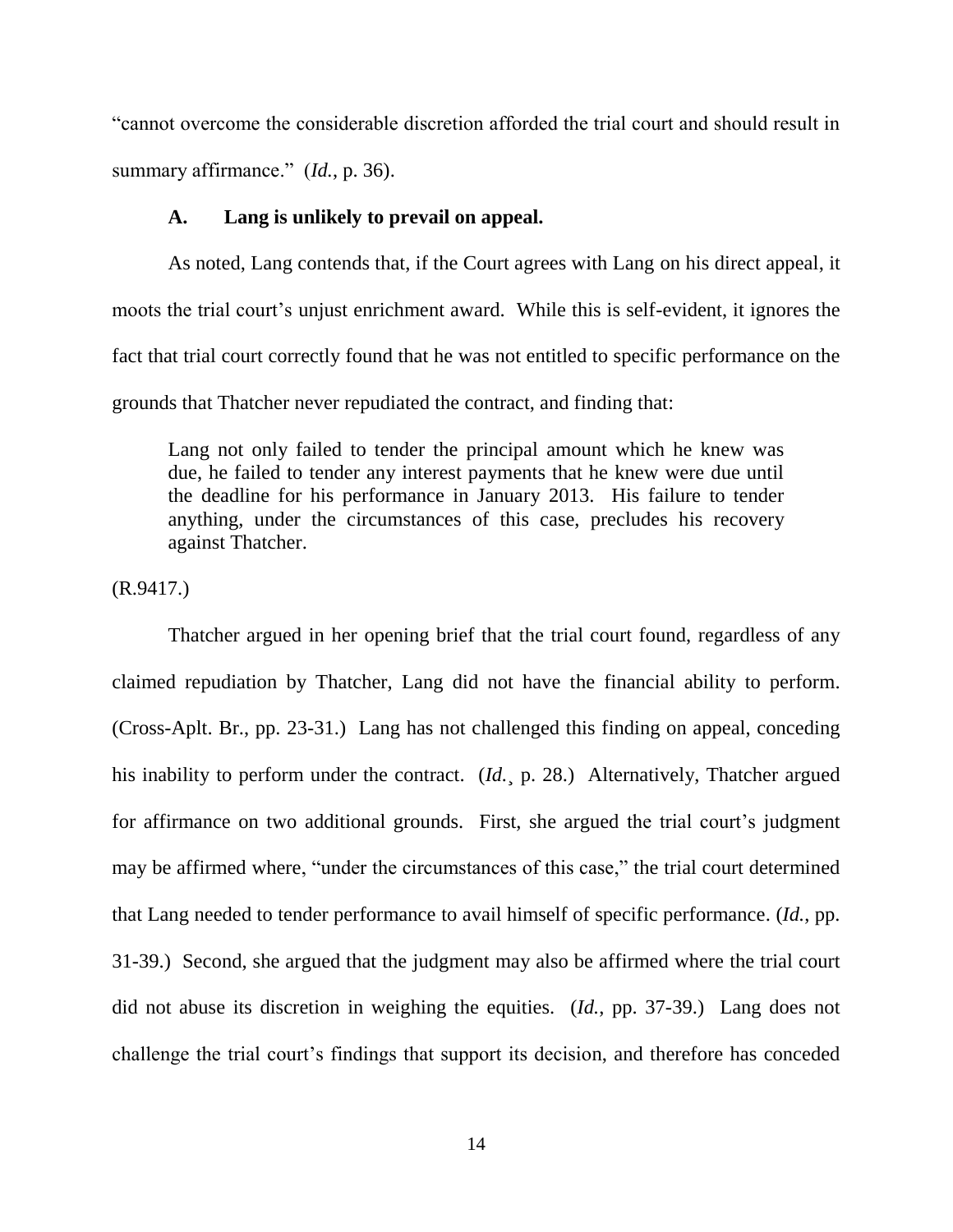those findings. (*Id.*, p. 38-39.) Considering the foregoing, Lang cannot succeed on his direct appeal.

#### **B. Lang's unjust enrichment claim is foreclosed by the existence of an enforceable contract.**

Lang contends that the trial court properly allowed his unjust enrichment claim to go forward, despite the existence of the Agreement. Lang acknowledges that unjust enrichment claims are disallowed where an enforceable contract covers the subject matter of the litigation. (*Id.*, p. 31.); *see also*, *Helf v. Chevron U.S.A. Inc.*, 2015 UT 81, ¶ 69, 361 P.3d 63; *Selvig v. Blockbuster Enters., LC*, 2011 UT 39, ¶ 30, 266 P.3d 691; *Ashby v. Ashby*, 2010 UT 7, ¶ 14, 227 P.3d 246; *TruGreen Cos., LLC, v. Mower Bros., Inc.*, 2008 UT 81, ¶ 18, 199 P.3d 929; *Mann v. Am. W. Life Ins. Co.*, 586 P.2d 461, 465 (Utah 1978); *E&M Sales West, Inc. v. Diversified Metal Products, Inc.*, 2009 UT App 299, ¶ 8, 221 P.3d 838; *Davies v. Olson*, 746 P.2d 264, 268 (Utah Ct. App. 1987). Lang nonetheless contends that the trial court appropriately applied an exception to the general rule.

Lang argues that, "even where there is an express contract, an equitable claim may be viable, under specific factual circumstances, if the equitable claim is based on a separate representation or misleading act arising independently of the express contract." (Cross-Aple. Br., p. 31 (*quoting E & M Sales W., Inc.*, 2009 UT App 299, ¶ 8).) Thatcher does not dispute that equity may step in where a "separate representation" is made, or a "misleading act" is done, independent of the contract. However, that is not the case here. Lang points to no finding by the trial court that would justify his claim for unjust enrichment. Reliance on *E.M. Sales W., Inc.* is therefore misplaced. The fact remains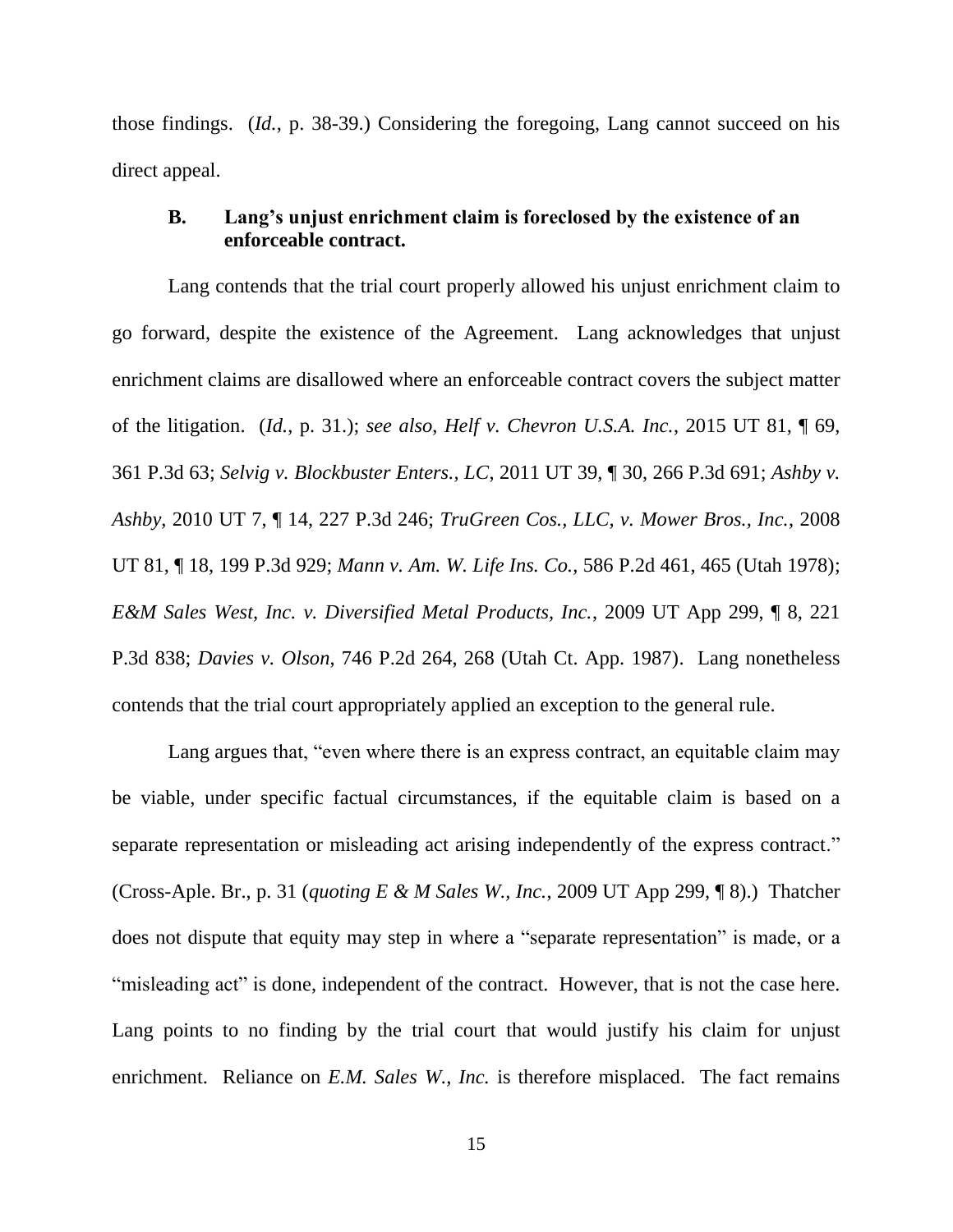that an enforceable contract existed between the parties, which forecloses Lang's unjust enrichment claim.

#### **1. The Agreement addresses the remedies available to Lang in the event he failed to make timely payments.**

Lang next contends that "the Agreement did not address what would happen to payments if proper notice of default was not given" and, as a result, "it was appropriate for the trial court to address this issue through principles of equity since no contractual provisions governed the remedies available to Lang." (Cross-Aple. Br., pp. 31-32.) However, Lang's argument continues to incorrectly presuppose that Thatcher was required to provide Lang with notice to trigger the liquidated damages provision. As set forth above, the liquidated damages provisions were self-executing and were triggered upon Lang's failure to make any scheduled payment within 30-days of when it was due. Lang does not dispute that he did not make the February 2012 interest payment before the expiration of the 30-day grace period (or any thereafter).

By the express terms of the agreements, Thatcher was automatically entitled to keep Lang's prior payments as liquidated damages. Any remedies available to Lang were governed by the liquidated damages provisions. If Lang wished to avoid forfeiting his prior payments, the agreements provided him with a 30-day grace period within which to make his scheduled payment. Lang did not avail himself of the grace period, and therefore gave up his right to his prior payments. The trial court erred in ruling to the contrary.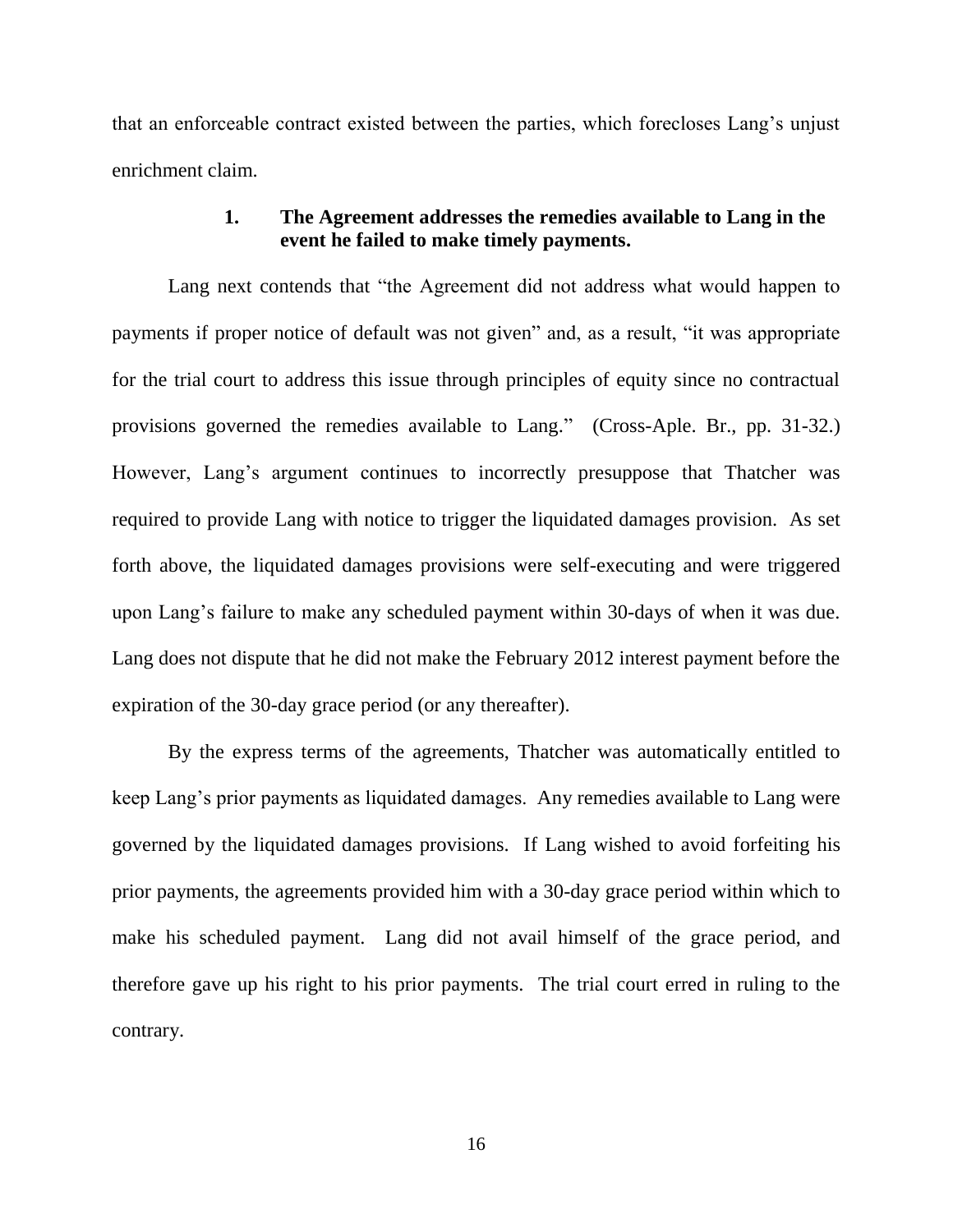#### **2. The trial court erred by reading the liquidated damages provision out of the Agreement where the provision was selfexecuting, or Thatcher otherwise complied with any notice obligations.**

Lang asserts that, despite Thatcher's arguments to the contrary, "the trial court did not ignore the existence of the Agreement," rather, "[i]t confronted it." (Cross-Aple. Br., p. 33.) As Thatcher points out above, while the court cited to the wording of the Agreement in analyzing Lang's unjust enrichment claim, it failed to recognize (as Lang does on appeal) that the liquidated damages provisions in the agreements did not require Thatcher to provide Lang with notice to trigger the provision. *See* pp. 7-10, *supra*. The trial court therefore erred by determining that, "[s]ince the conditions necessary for the enforcement of the forfeiture provision are not met here, the court concludes that the Agreement should be treated as one lacking such a provision, and that the unjust enrichment claim is viable." (R.9419-20.)

Even assuming that Thatcher was required to provide Lang with notice, she met her obligation. This is especially true where Lang was keenly aware of his default. He has never claimed that he was uncertain about the nature of his default or that Thatcher attempted to mislead him. Because Thatcher met her purported notice obligations, the trial court erred by reading the forfeiture provision out of the Agreement. *See* pp. 10-14, *supra*.

#### **3. The existence of a valid liquidated damages provision forecloses Lang's unjust enrichment claim.**

Only after reading the liquidated damages provision out of the Agreement, Lang says the trial court correctly concluded it could resort to equity to return Lang's prior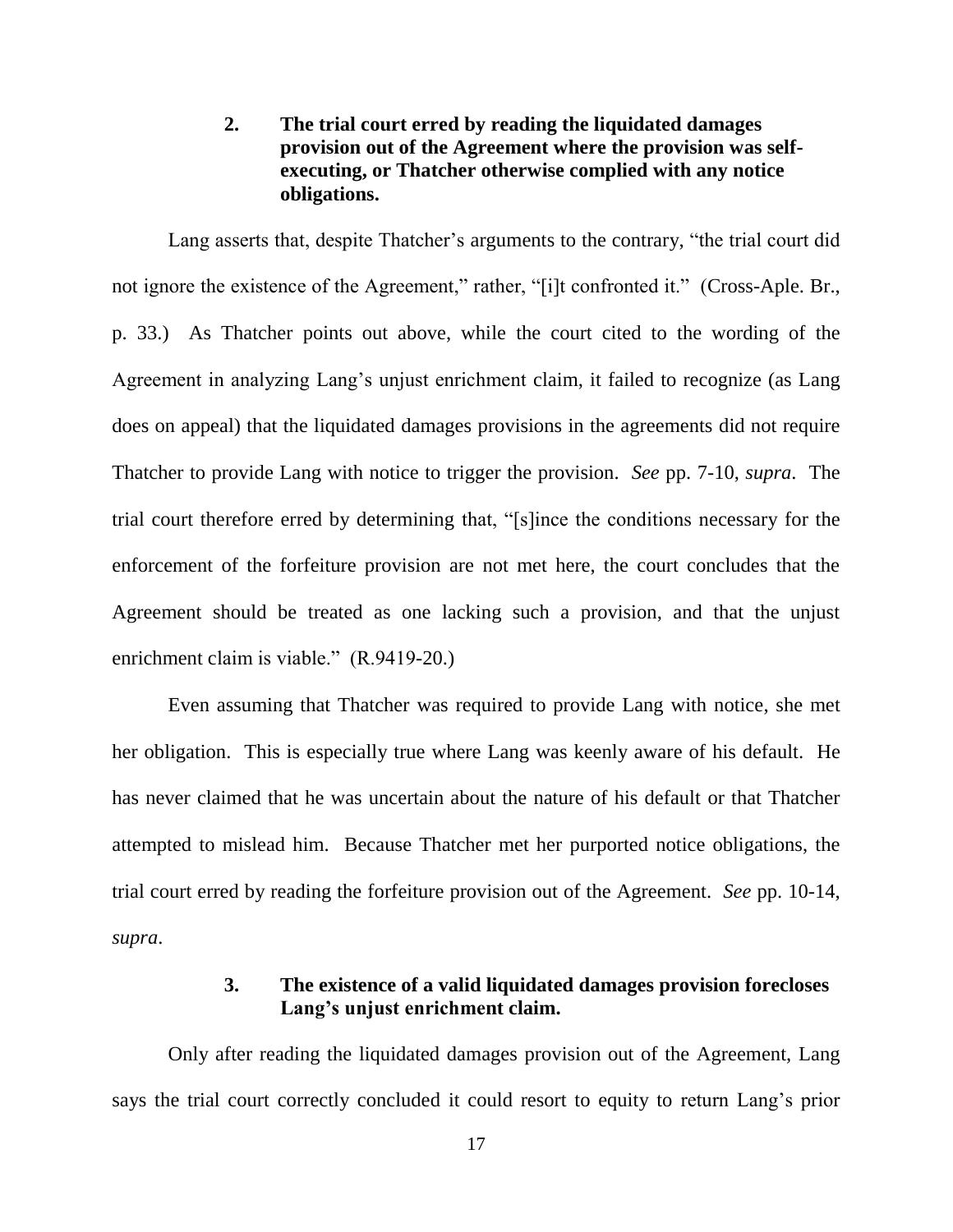payments to him. (Cross-Aple. Br., pp. 33-34.) However, the sources cited by the trial court in its decision (and by Lang in his response) recognize the general rule that "a vendee in default cannot recover back the money he has paid on an executory contract to his vendor who is not himself in default." 4 A.L.R.4th 993, Part I § 2 (1981). As the commentator noted, this is true even in cases where the contract at issue "did not involve a provision specifically allowing the vendor to retain as forfeited the payments made by the vendee prior to his breach." *Id.* In those decisions, the courts have often explained that the vendee was precluded from any recovery "even though the amount retained exceeded the damages caused to the vendor by the default." *Id.* Thus, the general rule is that, even if a contract does not contain a valid forfeiture provision, a defaulting vendee is not entitled to recover his prior payments under theory of unjust enrichment/restitution.

As a corollary, even in cases (such as this) involving "a contract containing a forfeiture provision, the courts have been principally concerned with whether the provision was an enforceable liquidated damages provision or an unenforceable penalty." *Id.* "Since this determination involves, in part, a consideration of the reasonableness of the amount forfeited in relation to the damages actually or likely to be suffered, equitable considerations necessarily come into play," but only to the extent the liquidated damages provision is determined to be an unenforceable penalty. *Id.* Neither the trial court, nor Lang, has pointed to any Utah case law refuting the general rule set forth above, which is consistent with the ordinary principles of contract interpretation governing liquidated damages provisions in Utah. *See Commercial Real Estate*, *supra*.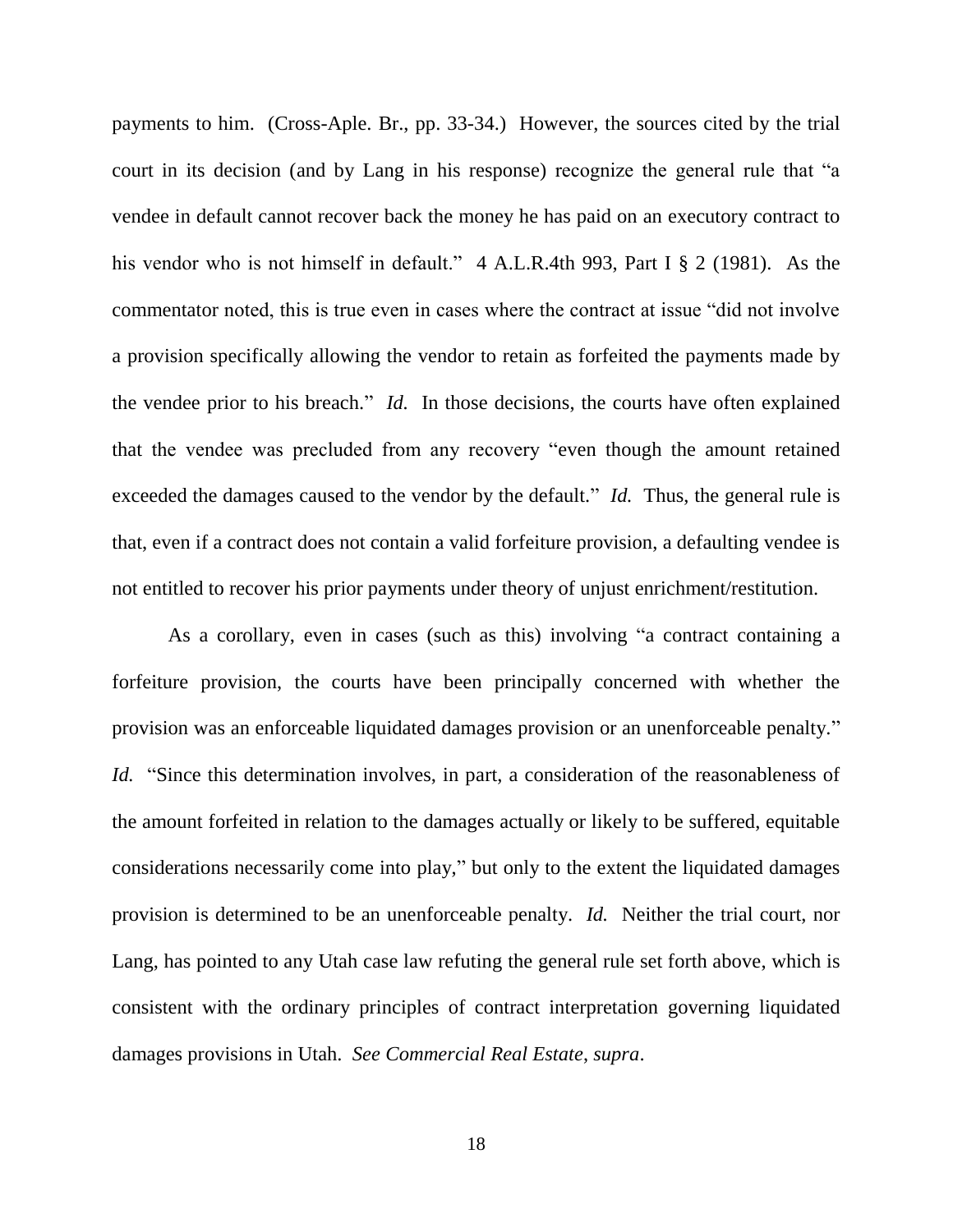The trial court did not find (and Lang does not argue on appeal) that enforcing the liquidated damages provision as written would amount to an unenforceable penalty. Rather, the trial court's ruling rested on its application of the elements of unjust enrichment: "[T]he evidence shows that Lang has conferred a net benefit upon Thatcher, and that the circumstances are such as to make it unjust for her to retain the amount paid toward the purchase price, \$800,000." (R.9421.) However, given that an unjust enrichment claim cannot be sustained where an enforceable contract exists, the trial court's determination was in error and should be reversed.

#### **C. Lang cannot make a claim for unjust enrichment where he himself breached the Agreement.**

Lang disputes that the trial court found that he breached the Agreement, contending that "[t]he trial court expressly dismissed Thatcher's claim for breach." (Cross-Aple. Br., pp. 33-34.) According to Lang, the point of the trial court's unjust enrichment ruling is that, because Thatcher never validly put Lang in default, it was unjust for her to retain Lang's payments as liquidated damages. Lang's assertions are incorrect for two reasons.

As set forth above, the trial court erroneously determined that the Agreement required Thatcher to provide Lang with notice before she could retain his principal payments as liquidated damages. It was upon that faulty conclusion that the trial court dismissed Thatcher's first cause of action for breach of contract. (R.9421-22.) Moreover, although the court dismissed Thatcher's first cause of action for breach of contract, it granted her quiet title claim on the grounds that "Lang is not entitled to an

19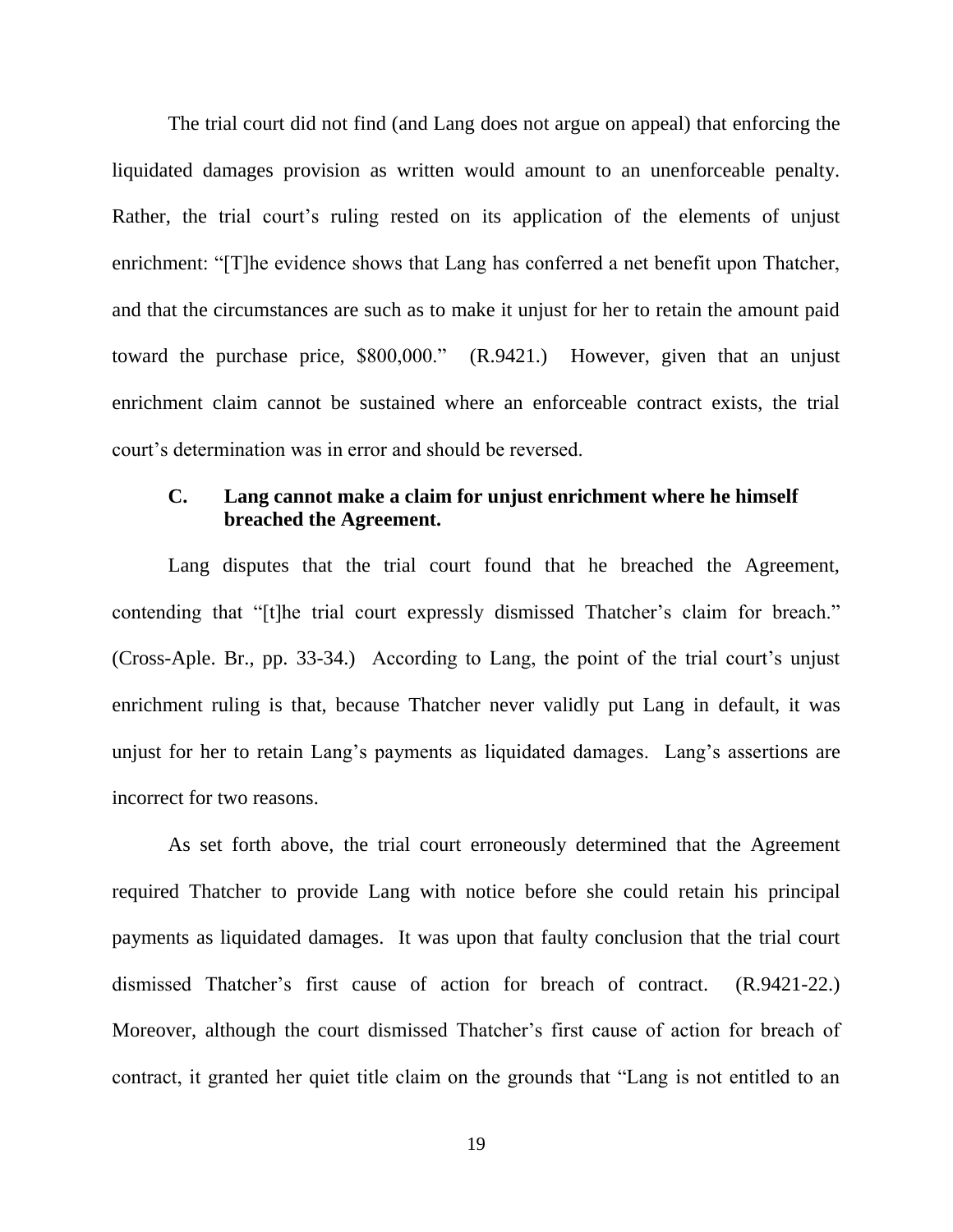award of specific performance due to his unexcused failure to tender his own performance at any time prior to the January 10, 2013 deadline." (R.9422-23.) Given that failure, the trial court concluded that Lang "lack[ed] any enforceable right to Parcel A under the Agreement." (R.9423.) The trial court also found that Lang engaged in other inequitable conduct, including threatening to sue Thatcher, refusing to respond to Thatcher's attempts to obtain compliance, making misrepresentations about his ability to close, and engaging in other conduct the trial court found to be unreasonable. (R.9405, ¶¶ 80-81, R.9409-10, ¶96, R.9411, ¶ 102, R.9412-13, ¶¶ 107-108.) In light of these unchallenged findings, Lang cannot argue that he did not engage in inequitable conduct, or that Thatcher's arguments "aimed at claiming Lang was the instigator of inequitable conduct contradict the trial court's findings that allowing Thatcher to retain all payments would be inequitable." (Cross-Aple. Br., p. 35.)

Lang also fails to recognize that his own inequitable conduct precludes his unjust enrichment claim. As part of its decision, the trial court relied in part on the Restatement (Third) of Restitution and Unjust Enrichment. (R.9420.) As the court stated: "A performing party whose material breach prevents a recovery on the contract has a claim in restitution against the recipient of performance, as necessary to prevent unjust enrichment." *(Id. (citing Restatement (Third)* of Restitution and Unjust Enrichment § 36(1)).) Lang's response cites the foregoing language to support his argument that the trial court was within its discretion to return his principal payments to him even if he breached the Agreement.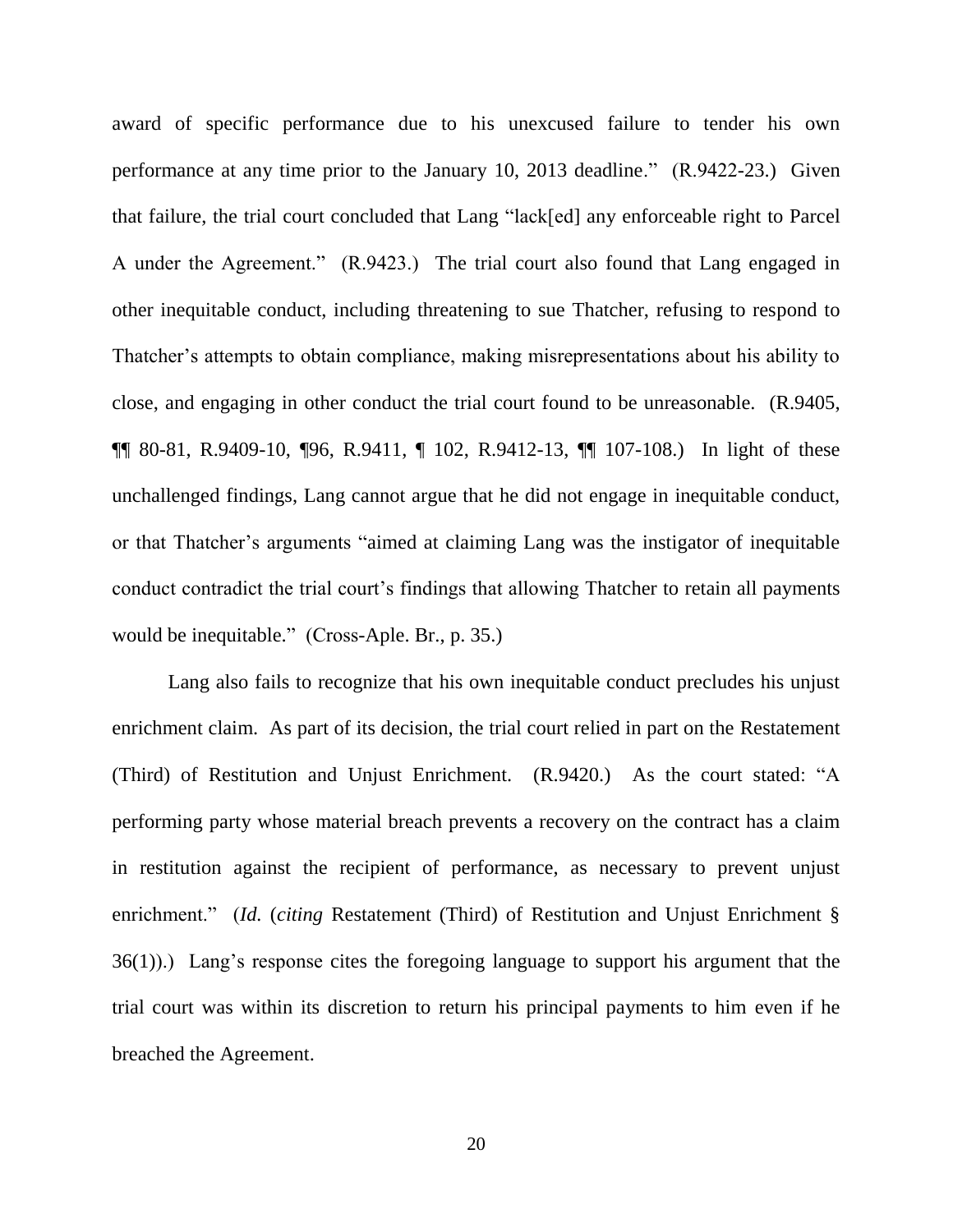The trial court's decision and Lang's response both ignore other pertinent portions of the Restatement. Under § 36(3), "[a] claim under this section may be displaced by a valid agreement of the parties establishing the rights and remedies in the event of default." (Cross-Aplt. Br. p., 55 (*citing* Restatement (Third) of Restitution and Unjust Enrichment § 36(2)).) As argued above, the Agreement between the parties covers the subject matter of this litigation—namely what happened to Lang's prior payments in the event he failed to make a later payment. The trial court erred by failing to address § 36(3).

The trial court's decision and Lang's response also fail to address § 36(4) and cmt. b thereto, which provide that "[i]f the claimant's default involves fraud or other inequitable conduct, restitution may on that account be denied." (*Id.* (*citing* Restatement (Third) of Restitution and Unjust Enrichment § 36(4) and cmt. b).) Given the court's findings that Lang engaged in inequitable conduct, the trial court erred by failing to address § 36(4) and cmt. b. Lang does not discuss these provisions in his response, or otherwise address the trial court's failure to analyze the provisions as part of its decision.

Finally, Lang takes issue with Thatcher's reliance on the Utah Supreme Court's holding in *Foxley v. Rich*, 99 P. 666 (Utah 1909), as well as a host of other similar rulings from other jurisdictions across the country. Lang contends that Thatcher fails to acknowledge that the reasoning in *Foxley* was dependent solely upon the facts of that case, urging that, because the facts do not demonstrate that Thatcher was willing to convey title to Lang, *Foxley* has no applicability. (Lang Br., pp. 35-36.) That is simply not true and is belied by the trial court's findings.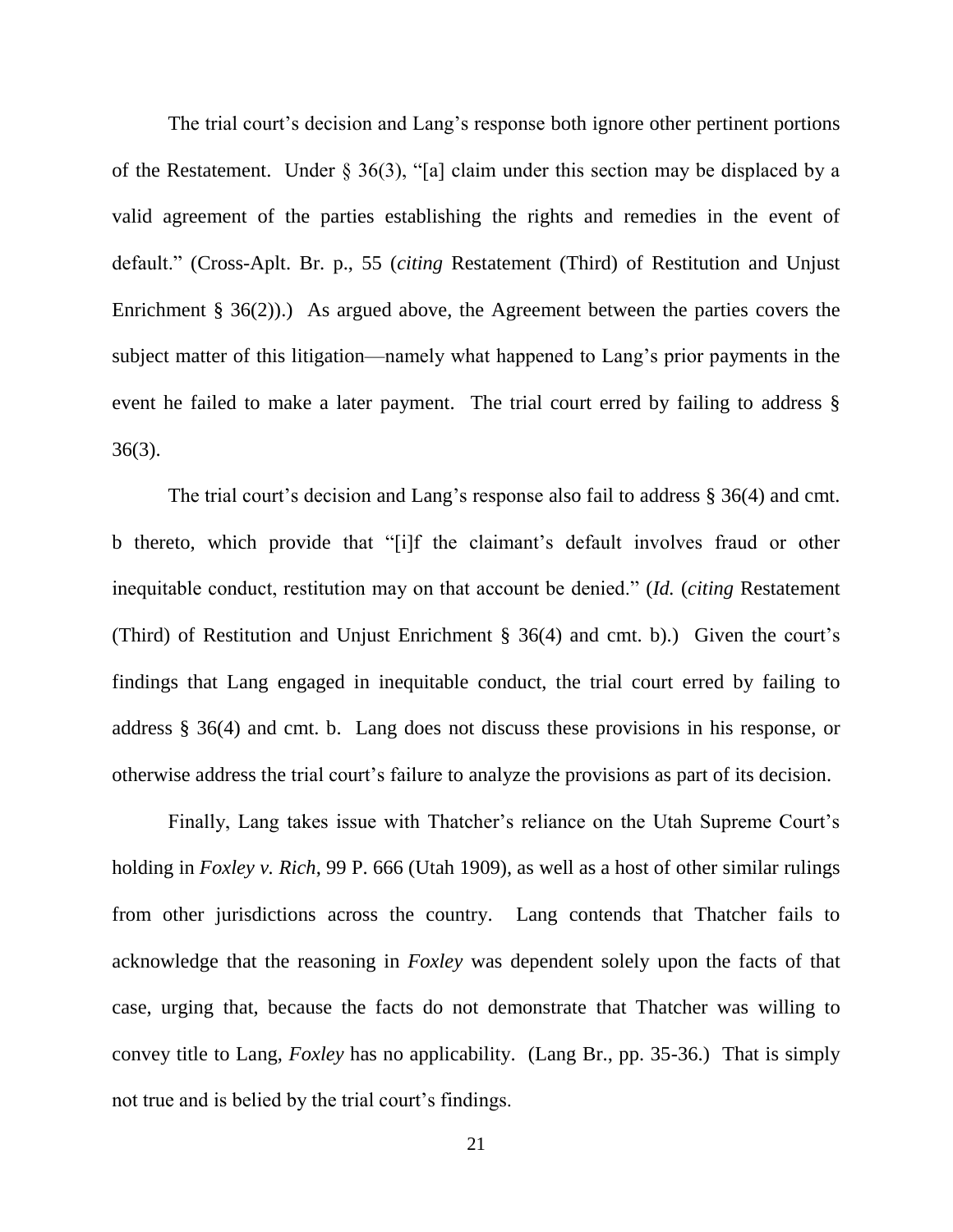As Thatcher argued in her opening brief, the trial court rejected Lang's arguments regarding repudiation. (Cross-Aplt. Br., pp. 23-24.) Lang points to no other findings by the trial court to support his contention that Thatcher was unwilling to convey title of the property to him. To the contrary, Thatcher continued working with Lang up and until the closing date set forth in the Agreement. (R.9408-9409, ¶¶ 90-95.) Given her continued efforts to close on the sale of the property, Lang's contrary assertion is without merit. Thatcher stood willing and able to perform, and it was Lang (not Thatcher) who was unable to close on the property by the date indicated in the Agreement.

As the supreme court explained in *Foxley*, "To permit [Lang] to recover back his payments under the facts and circumstances of this case would, in effect, offer a premium to [Lang as a] purchaser[ ] of real estate to refuse to comply with [the Agreement]." *Foxley*, 99 P. at 672.If Lang was permitted to recover his principal payments, then it would promote inequitable conduct by purchasers of real estate, who could, "[i]f the bargain suited them, … insist on the completion of the purchase; but if it did not, they [could] refuse to complete it, and sue to recover back the money paid by them." *Id.* Certainly, Utah law would not stand for such a result. *Foxley* remains good law, and its policy of not rewarding defaulting parties remains a recognized principal in the law across the country. For those reasons, its holding applies, and Lang's attempt to distinguish it should be ignored.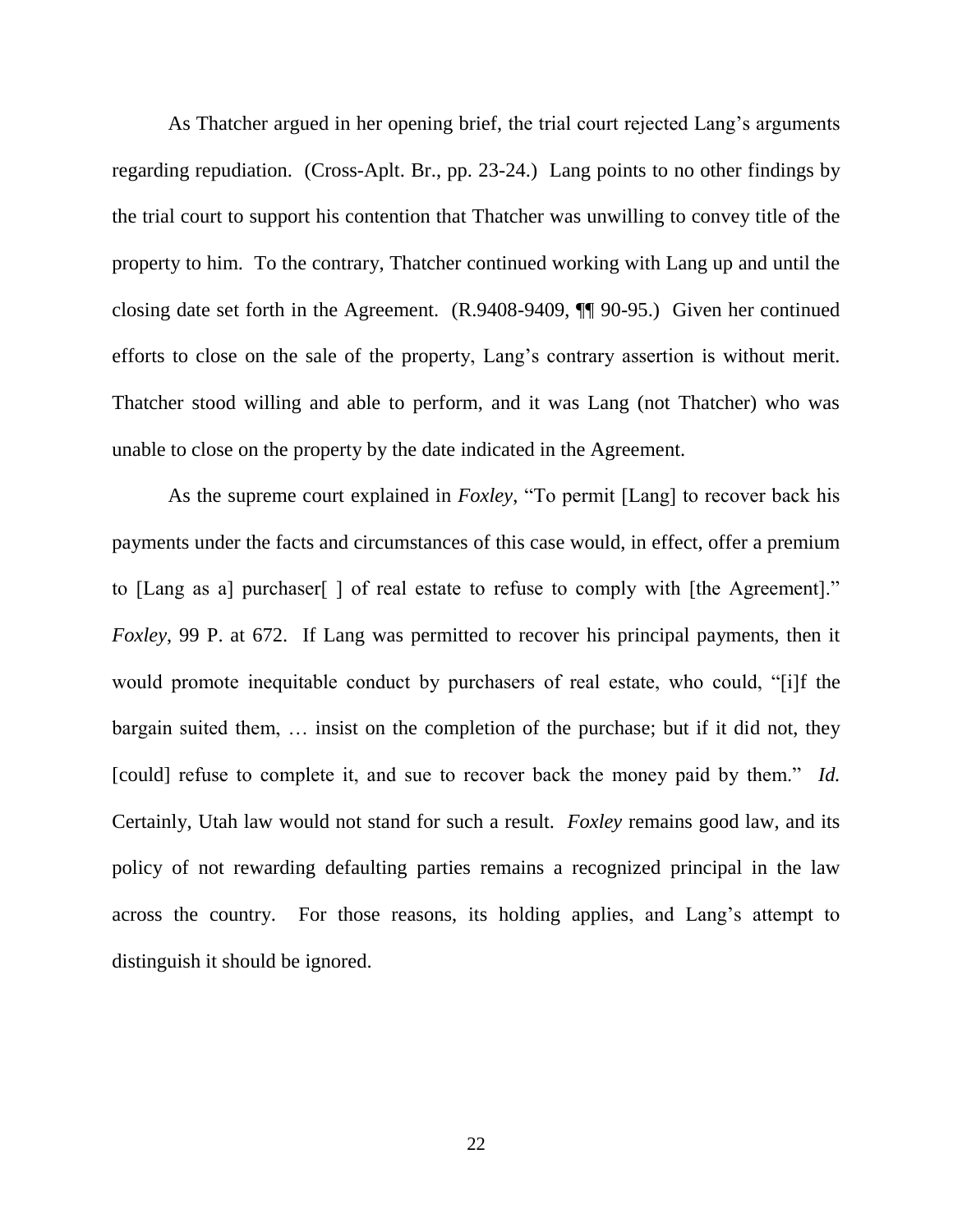#### **CONCLUSION**

For the reasons set forth above, the judgment should be reversed on Lang's unjust enrichment claim.

DATED this 31st day of December, 2018.

## **CHRISTENSEN & JENSEN, P.C.**

Kann

Karra J. Porter Kristen C. Kiburtz J. D. Lauritzen *Attorneys for Plaintiff/Appellee/Cross-Appellant*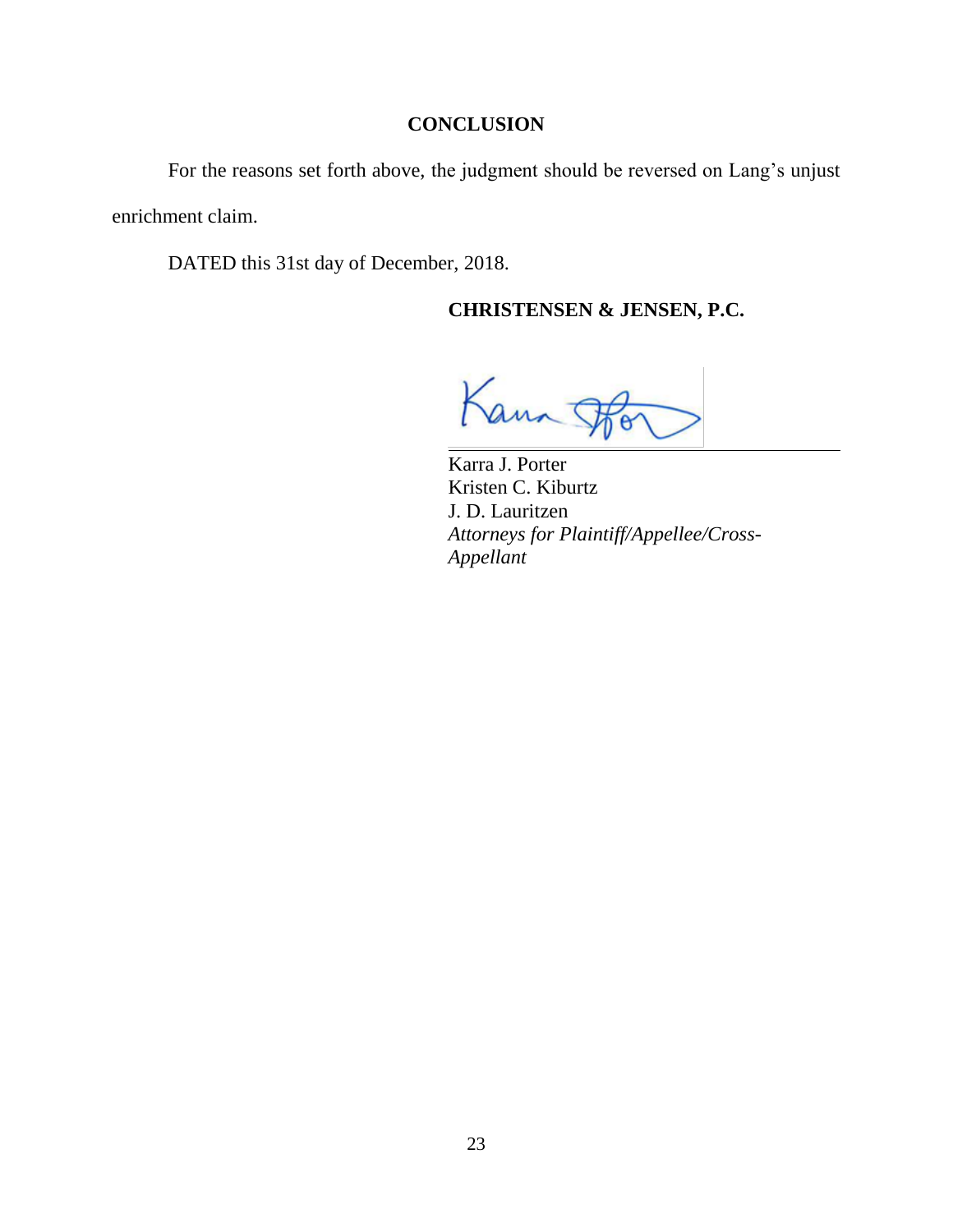## **CERTIFICATE OF SERVICE**

I hereby certify that on this 31st day of December, 2018, I caused to be sent via email a true and correct copy of the foregoing, **REPLY BRIEF OF CROSS-APPELLANT** to the following:

Bryan J. Pattison Durham Jones & Pinegar, P.C. 192 East 200 North, Third Floor St. George, UT 84770 [bpattison@djplaw.com](mailto:bpattison@djplaw.com)

Kann F